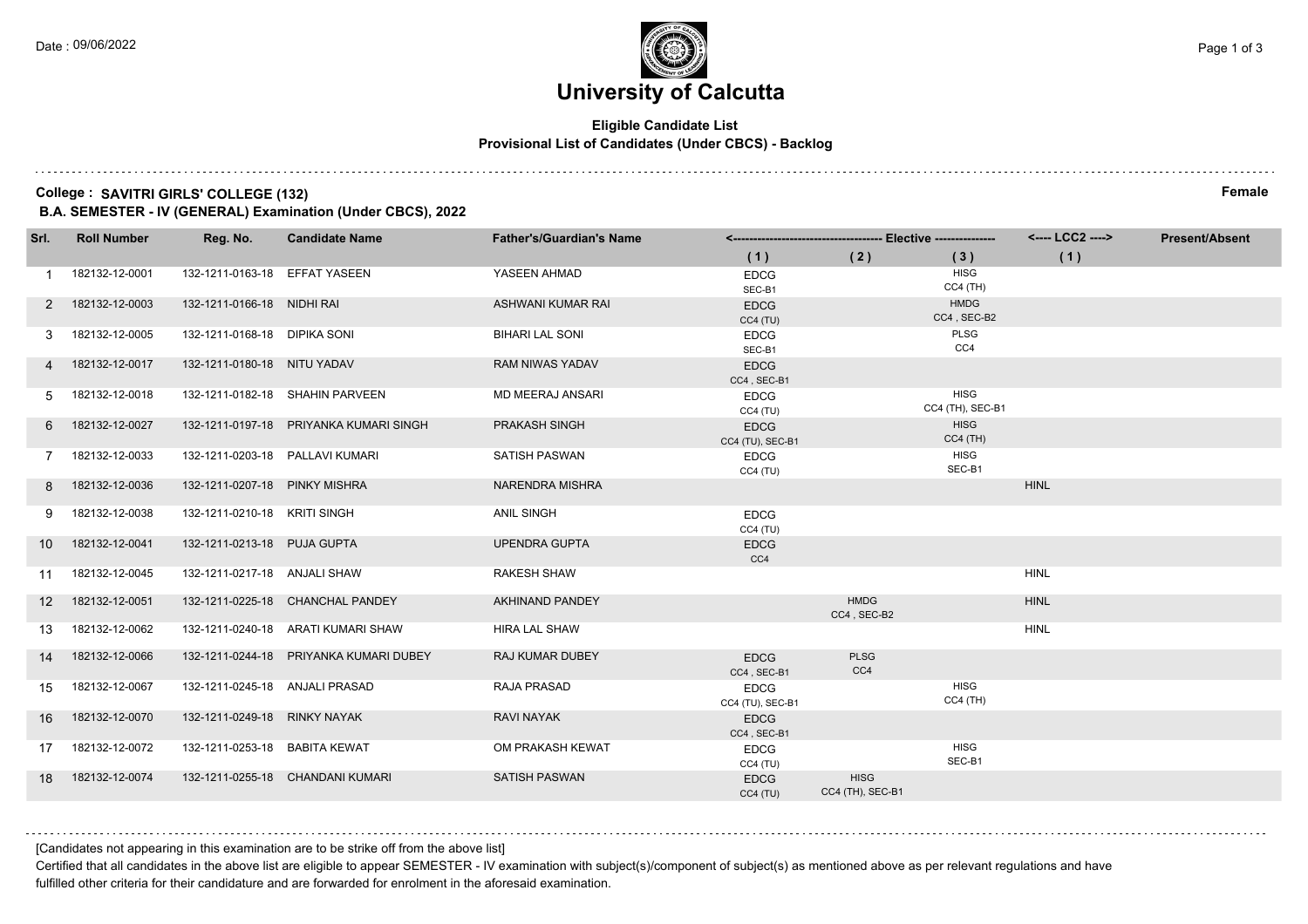#### **Eligible Candidate List Provisional List of Candidates (Under CBCS) - Backlog**

#### **College : SAVITRI GIRLS' COLLEGE (132) Female**

**B.A. SEMESTER - IV (GENERAL) Examination (Under CBCS), 2022**

| Srl.      | <b>Roll Number</b> | Reg. No.                       | <b>Candidate Name</b>                  | <b>Father's/Guardian's Name</b> |                           |                                 | <---- LCC2 ---->                | <b>Present/Absent</b> |  |
|-----------|--------------------|--------------------------------|----------------------------------------|---------------------------------|---------------------------|---------------------------------|---------------------------------|-----------------------|--|
|           |                    |                                |                                        |                                 | (1)                       | (2)                             | (3)                             | (1)                   |  |
| 19        | 182132-12-0077     |                                | 132-1211-0259-18 PUJA KUMARI RAI       | <b>RAMESH RAI</b>               | <b>EDCG</b><br>CC4        | <b>HISG</b><br>SEC-B1           |                                 |                       |  |
| <b>20</b> | 182132-12-0083     |                                | 132-1211-0268-18 NANDINI SHARMA        | <b>RAJESH SHARMA</b>            | <b>EDCG</b><br>$CC4$ (TH) |                                 |                                 |                       |  |
| 21        | 182132-12-0096     |                                | 132-1211-0281-18 MANJU KUMARI SHAW     | <b>GIRANI SHAW</b>              | <b>EDCG</b><br>CC4(TU)    |                                 | <b>HISG</b><br>CC4 (TH), SEC-B1 |                       |  |
| 22        | 182132-12-0112     | 132-1211-0445-18 PUJA KUMARI   |                                        | RAM NARAYAN RAVIDAS             | <b>EDCG</b><br>CC4        |                                 | <b>HISG</b><br>CC4 (TH), SEC-B1 |                       |  |
| -23       | 182132-12-0122     |                                | 132-1211-0473-18 VISHAKHA SHUKLA       | <b>BRIJKISHOR SHUKLA</b>        |                           |                                 |                                 | <b>HINL</b>           |  |
| 24        | 182132-12-0127     | 132-1211-0188-18 SHILPI KUMARI |                                        | <b>MANOJ KUMAR THAKUR</b>       |                           | <b>HISG</b><br>CC4 (TH), SEC-B1 | <b>PLSG</b><br>CC4              | <b>HINL</b>           |  |
| 25        | 182132-12-0135     |                                | 132-1211-0444-18 RITU KUMARI VERMA     | DAYANANDA VERMA                 |                           |                                 |                                 | <b>HINL</b>           |  |
| 26        | 182132-12-0140     | 132-1211-0209-18 SUMAN RAI     |                                        | <b>SUKHAL RAI</b>               | <b>EDCG</b><br>CC4(TU)    |                                 |                                 |                       |  |
| 27        | 182132-12-0145     |                                | 132-1211-0250-18 MANISHA PANDIT        | <b>BHARAT PANDIT</b>            |                           | <b>HISG</b><br>CC4 (TH), SEC-B1 | PLSG<br>CC4                     | <b>HINL</b>           |  |
| 28        | 182132-12-0148     | 132-1211-0263-18 PRIYA PATHAK  |                                        | RAJ KUMAR PATHAK                |                           | <b>HISG</b><br>SEC-B1           | <b>PLSG</b><br>CC4              | <b>HINL</b>           |  |
| 29        | 182132-12-0149     | 132-1211-0282-18 NEHA MONDAL   |                                        | SURENDRA MONDAL                 |                           | <b>HISG</b><br>CC4 (TH), SEC-B1 | PLSG<br>CC4                     | <b>HINL</b>           |  |
| -30       | 182132-12-0150     | 132-1211-0293-18 KAJAL KUMARI  |                                        | RAM NARAYAN RAVIDAS             |                           | <b>HISG</b><br>CC4 (TH), SEC-B1 | <b>PLSG</b><br>CC4              | <b>HINL</b>           |  |
| 31        | 182132-12-0154     | 132-1211-0483-18 BINITA SHAW   |                                        | <b>BIPIN SHAW</b>               | <b>EDCG</b><br>CC4        |                                 |                                 |                       |  |
| 32        | 182132-12-0156     | 132-1211-0485-18 JYOTI SINGH   |                                        | <b>ANIL SINGH</b>               |                           |                                 |                                 | <b>HINL</b>           |  |
| 33        | 192132-12-0001     |                                | 132-1211-0240-19 TWINKLE YADAV         | <b>BIRENDRA YADAV</b>           |                           |                                 |                                 | <b>HINL</b>           |  |
| 34        | 192132-12-0016     | 132-1211-0200-19 NAINA SINGH   |                                        | <b>SANTOSH SINGH</b>            |                           |                                 |                                 | <b>HINL</b>           |  |
| 35        | 192132-12-0022     |                                | 132-1211-0206-19 PRIYANKA KUMARI GUPTA | SARJU GUPTA                     | <b>EDCG</b><br>CC4(TU)    |                                 |                                 |                       |  |
| 36        | 192132-12-0029     | 132-1211-0214-19 PUJA SINGH    |                                        | <b>TARKESHWAR SINGH</b>         | <b>HING</b><br>$CC4$ (TH) |                                 |                                 |                       |  |
|           | 37 192132-12-0032  |                                | 132-1211-0217-19 DEVINA INDORIA        | PANKAJ KUMAR INDORIA            |                           |                                 |                                 | <b>HINL</b>           |  |

[Candidates not appearing in this examination are to be strike off from the above list]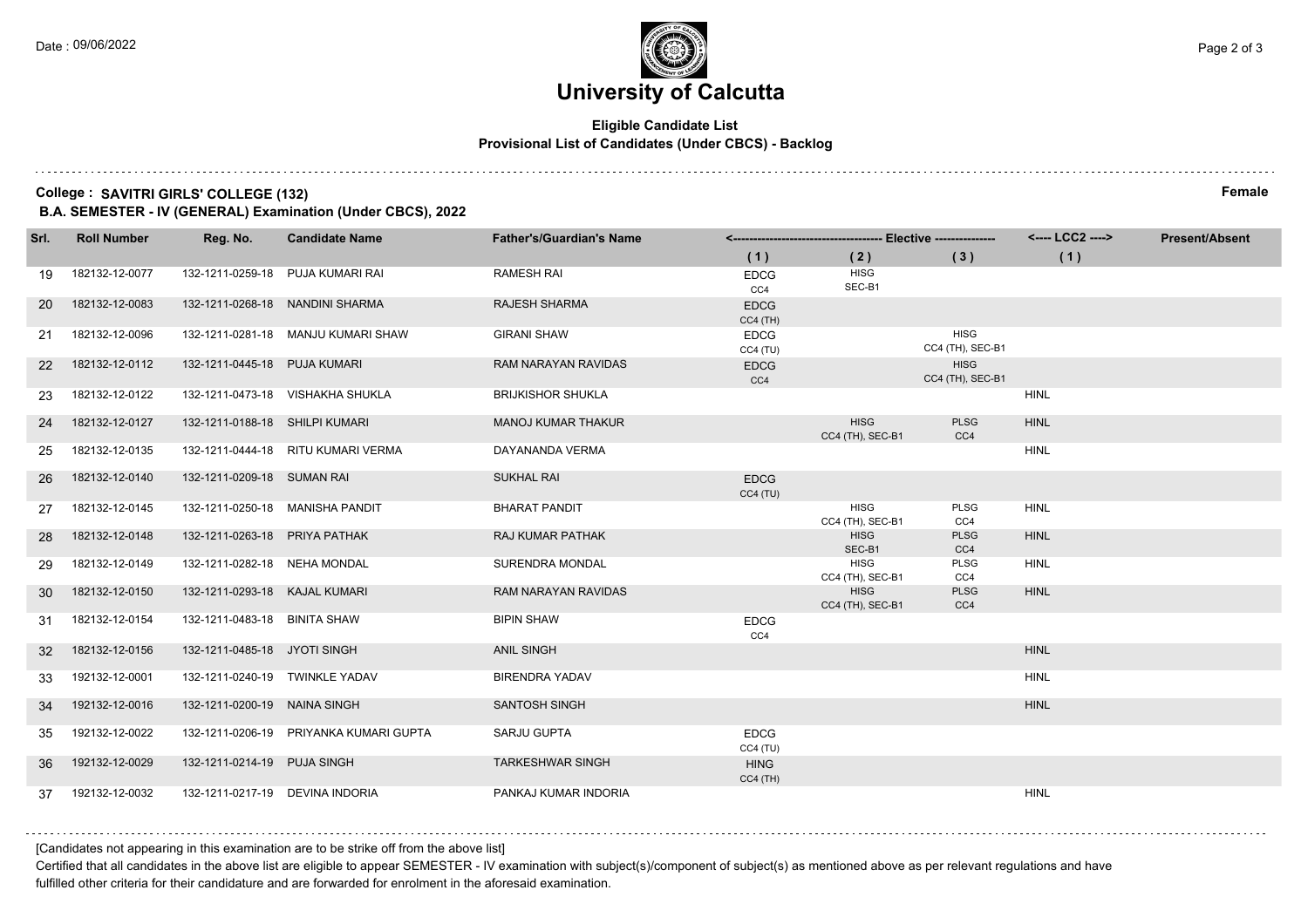#### **Eligible Candidate List Provisional List of Candidates (Under CBCS) - Backlog**

**College : SAVITRI GIRLS' COLLEGE (132) Female**

**B.A. SEMESTER - IV (GENERAL) Examination (Under CBCS), 2022**

| Srl. | <b>Roll Number</b> | Reg. No.                        | <b>Candidate Name</b>                | <b>Father's/Guardian's Name</b> |                           |     | <---- LCC2 ----> | <b>Present/Absent</b> |  |
|------|--------------------|---------------------------------|--------------------------------------|---------------------------------|---------------------------|-----|------------------|-----------------------|--|
|      |                    |                                 |                                      |                                 | (1)                       | (2) | (3)              | (1)                   |  |
| 38   | 192132-12-0033     | 132-1211-0218-19 SONALI BALMIKI |                                      | <b>BINOD BALMIKI</b>            |                           |     |                  | <b>HINL</b>           |  |
| 39   | 192132-12-0034     | 132-1211-0220-19                | RIYA BARMA                           | <b>NARESH BARMA</b>             | <b>EDCG</b><br>$CC4$ (TH) |     |                  |                       |  |
| 40   | 192132-12-0046     |                                 | 132-1211-0232-19 RAKHI KUMARI TIWARI | NAWAL KISHOR TIWARI             | <b>EDCG</b><br>CC4(TU)    |     |                  |                       |  |
| 41   | 192132-12-0054     |                                 | 132-1211-0242-19 DOLLY KUMARI SHAW   | <b>GURUBACHAN SHAW</b>          | <b>EDCG</b><br>CC4        |     |                  |                       |  |
| 42   | 192132-12-0070     |                                 | 132-1211-0262-19 ANSHU KUMARI PANDEY | SANTOSH KUMAR PANDEY            |                           |     |                  | <b>HINL</b>           |  |
| 43   | 192132-12-0087     |                                 | 132-1211-0209-19 RAKHI KUMARI DAS    | SAKHI CHAND DAS                 | <b>HING</b><br>CC4 (TH)   |     |                  |                       |  |
| 44   | 192132-12-0090     | 132-1211-0269-19 SWETA SINGH    |                                      | ARUN KUMAR SINGH                |                           |     |                  | <b>HINL</b>           |  |
| 45   | 192132-12-0094     | 132-1211-0374-19                | NIKITA MISHRA                        | NIRAJ KUMAR MISHRA              | <b>HING</b><br>CC4 (TU)   |     |                  |                       |  |
| 46   | 192132-12-0102     | 132-1211-0382-19 SADIYA KHANAM  |                                      | SAJID AHMED KHAN                | <b>HING</b><br>CC4(TU)    |     |                  |                       |  |

[Candidates not appearing in this examination are to be strike off from the above list]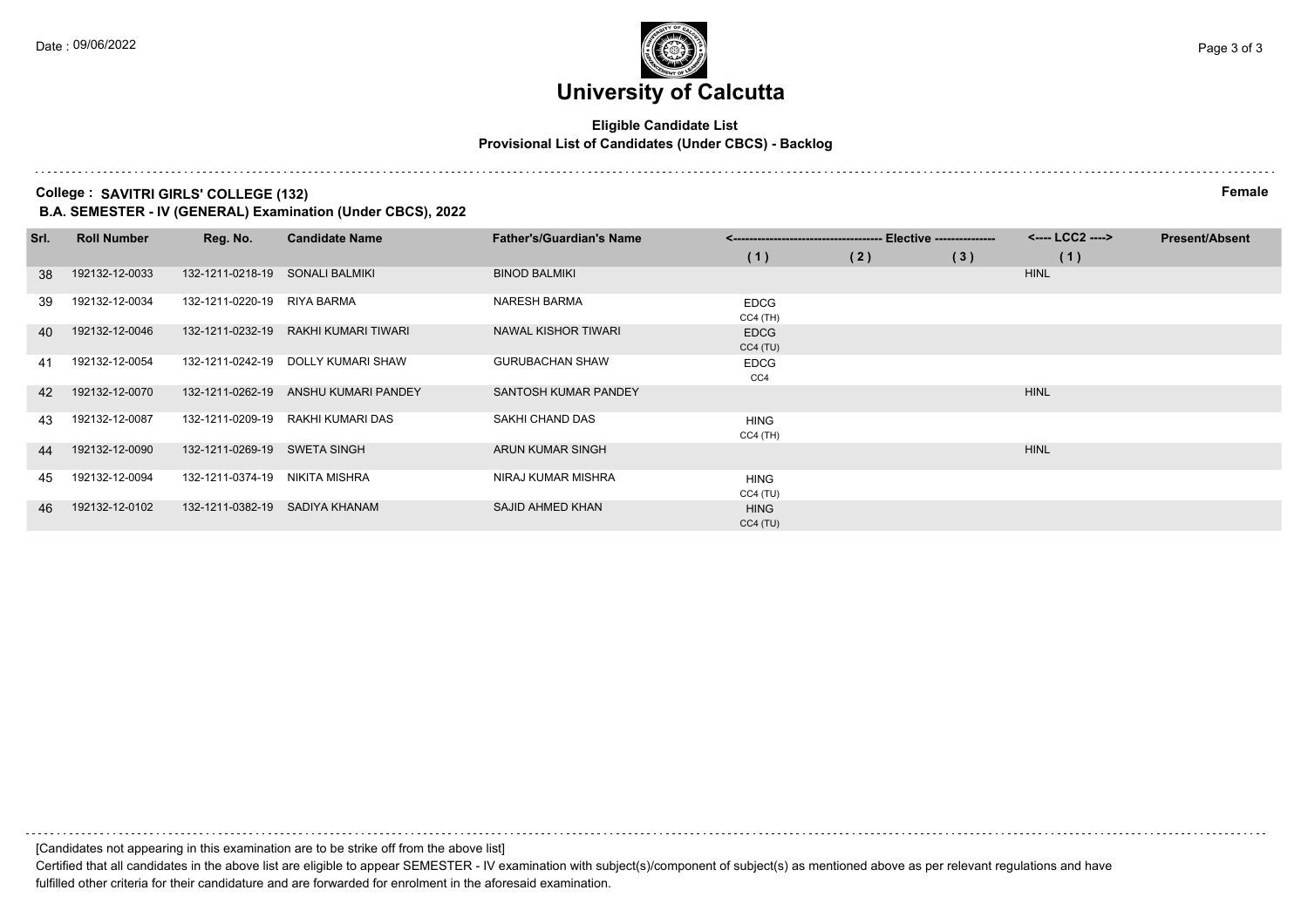#### **Eligible Candidate List Provisional List of Candidates (Under CBCS) - Backlog**

#### **College : SAVITRI GIRLS' COLLEGE (132) Female**

**B.A. SEMESTER - IV (HONOURS) Examination (Under CBCS), 2022**

| Srl.            | <b>Roll Number</b> | Reg. No.                        | <b>Candidate Name</b>                | <b>Father's/Guardian's Name</b> |                                          |                                |     | <---- LCC2 ----> | <b>Present/Absent</b> |
|-----------------|--------------------|---------------------------------|--------------------------------------|---------------------------------|------------------------------------------|--------------------------------|-----|------------------|-----------------------|
|                 |                    |                                 |                                      |                                 | (1)                                      | (2)                            | (3) | (1)              |                       |
|                 | 182132-11-0004     | 132-1211-0311-18 JUHI JHA       |                                      | DHAIRJ KANT JHA                 | <b>EDCA</b><br>CC10 (TU)                 |                                |     |                  |                       |
|                 | 2 182132-11-0010   |                                 | 132-1211-0377-18 NAMISHA JAISWAL     | NAGAR MAL JAISWAL               | <b>EDCA</b><br>CC10, CC8, CC9,<br>SEC-B1 | <b>HISG</b><br><b>GE4 (TH)</b> |     |                  |                       |
| 3               | 182132-11-0015     |                                 | 132-1211-0384-18 KOMAL KUMARI SHAW   | <b>MUNNA SHAW</b>               | <b>EDCA</b><br>CC10, CC8, CC9,<br>SEC-B1 | <b>HISG</b><br>GE4 (TH)        |     |                  |                       |
|                 | 4 182132-11-0053   | 132-1211-0327-18 JYOTI HARI     |                                      | <b>SANKAR HARI</b>              | <b>HINA</b><br>CC10, CC8, CC9,<br>SEC-B2 | <b>HISG</b><br>GE4 (TH)        |     |                  |                       |
| 5.              | 182132-11-0054     |                                 | 132-1211-0329-18 PRIYANKA GUPTA      | JIYA LAL SHAW                   |                                          | <b>HINA</b><br>SEC-B2          |     |                  |                       |
| 6               | 182132-11-0055     | 132-1211-0331-18 RITI SINGH     |                                      | <b>JANARDHAN SINGH</b>          | <b>HINA</b><br>CC10, CC8, CC9,<br>SEC-B2 |                                |     |                  |                       |
| $7^{\circ}$     | 182132-11-0064     | 132-1211-0342-18 RITU KUMARI    |                                      | <b>BISHAMBHAR GOALA</b>         | <b>HINA</b><br>CC10, CC8, CC9,<br>SEC-B2 | <b>HISG</b><br>GE4 (TH)        |     |                  |                       |
| 8               | 182132-11-0101     | 132-1211-0416-18 RAUNAK YADAV   |                                      | SANJAY YADAV                    |                                          | <b>HINA</b><br>CC8             |     |                  |                       |
| 9               | 182132-11-0110     | 132-1211-0429-18 SAKSHI KUMARI  |                                      | ABHAY KUMAR PANDEY              | <b>HINA</b><br>CC10, CC8, CC9,<br>SEC-B2 | <b>HISG</b><br>GE4 (TH)        |     |                  |                       |
| 10 <sup>1</sup> | 182132-11-0111     | 132-1211-0430-18 SUPRIYA TIWARI |                                      | <b>HARENDRA TIWARI</b>          | <b>HINA</b><br>CC10, CC8, CC9,<br>SEC-B2 | <b>HISG</b><br>GE4 (TH)        |     |                  |                       |
| 11              | 182132-11-0138     | 132-1211-0407-18 PRIYA SHARMA   |                                      | <b>GOPAL SHARMA</b>             | <b>PLSG</b><br>GE4                       |                                |     |                  |                       |
| 12              | 182132-11-0139     | 132-1211-0409-18 RUPA MANDAL    |                                      | <b>MADHAB MANDAL</b>            | <b>EDCG</b><br>GE4 (TU)                  |                                |     |                  |                       |
| 13              | 182132-11-0140     | 132-1211-0410-18 POOJA SHARMA   |                                      | KISHORI SHARMA                  | <b>EDCG</b><br>GE4 (TU)                  |                                |     |                  |                       |
| 14              | 192132-11-0012     |                                 | 132-1211-0041-19 PRITI KUMARI THAKUR | <b>SAROJ KUMAR THAKUR</b>       | <b>ENGA</b><br>CC10 (TU), CC9<br>(TU)    |                                |     |                  |                       |
| 15              | 192132-11-0018     |                                 | 132-1211-0054-19 SHRISTI SHRIVASTAVA | <b>RAVI SHRIVASTAVA</b>         | <b>HING</b><br>GE4 (TU)                  |                                |     |                  |                       |

[Candidates not appearing in this examination are to be strike off from the above list]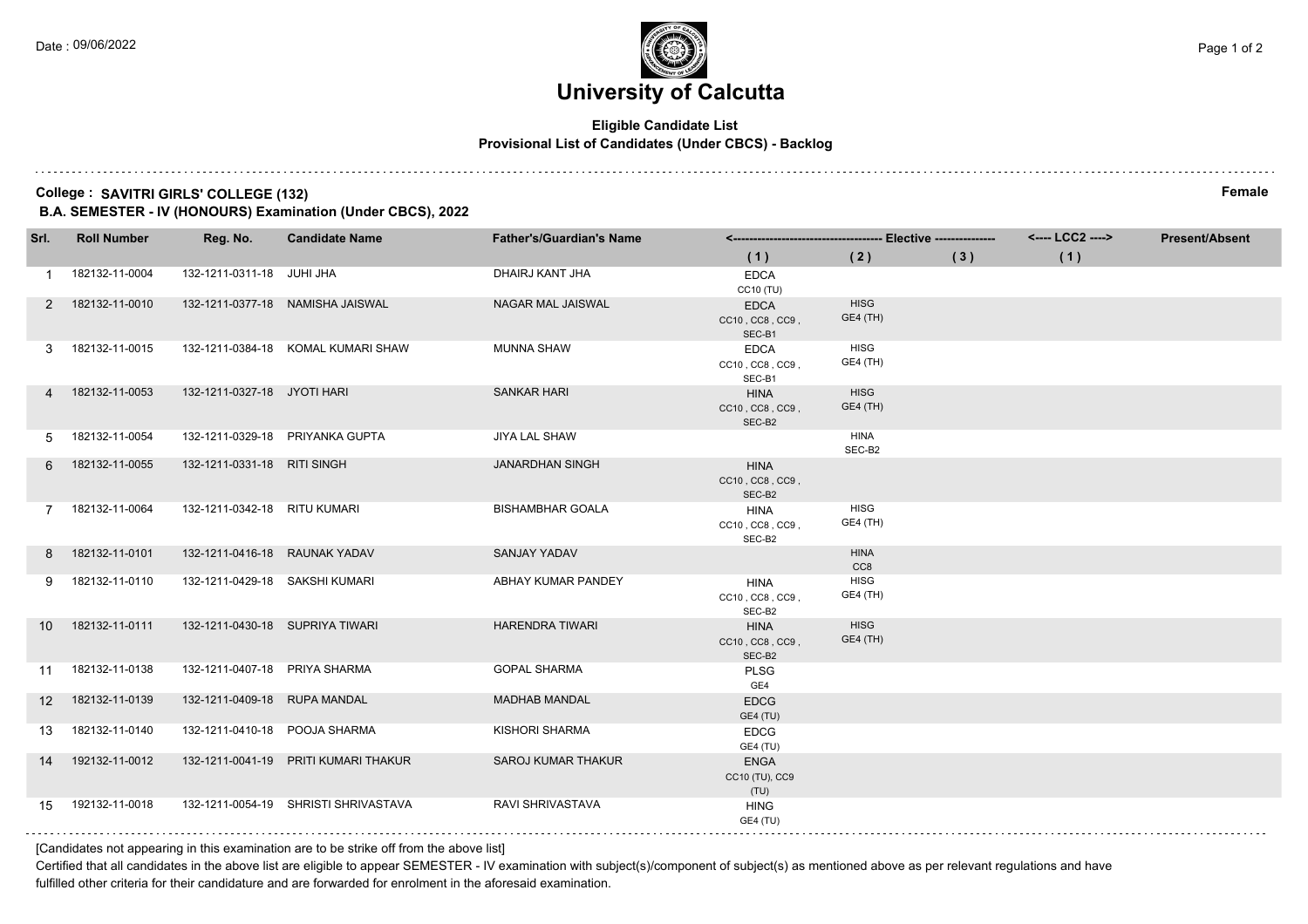#### **Eligible Candidate List Provisional List of Candidates (Under CBCS) - Backlog**

#### **College : SAVITRI GIRLS' COLLEGE (132) Female**

**B.A. SEMESTER - IV (HONOURS) Examination (Under CBCS), 2022**

| Srl. | <b>Roll Number</b> | Reg. No.                      | <b>Candidate Name</b>               | <b>Father's/Guardian's Name</b> |             | - Elective --------------- |     | <---- LCC2 ----> | <b>Present/Absent</b> |
|------|--------------------|-------------------------------|-------------------------------------|---------------------------------|-------------|----------------------------|-----|------------------|-----------------------|
|      |                    |                               |                                     |                                 | (1)         | (2)                        | (3) | (1)              |                       |
| 16   | 192132-11-0028     | 132-1211-0004-19 RAGANI SINGH |                                     | DINESH PRATAP SINGH             | <b>HINA</b> |                            |     |                  |                       |
|      |                    |                               |                                     |                                 | $CC8$ (TH)  |                            |     |                  |                       |
| 17   | 192132-11-0091     | 132-1211-0064-19              | TANNU KUMARI                        | UMA SHANKAR RAM                 | <b>HING</b> |                            |     |                  |                       |
|      |                    |                               |                                     |                                 | GE4 (TU)    |                            |     |                  |                       |
| 18   | 192132-11-0095     |                               | 132-1211-0094-19 PINKI KUMARI GUPTA | YOGESH PRASAD GUPTA             | <b>HING</b> |                            |     |                  |                       |
|      |                    |                               |                                     |                                 | GE4 (TU)    |                            |     |                  |                       |
| 19   | 192132-11-0102     | 132-1211-0333-19 NEHA SINGH   |                                     | <b>BIJAY SINGH</b>              | <b>HING</b> |                            |     |                  |                       |
|      |                    |                               |                                     |                                 | GE4 (TU)    |                            |     |                  |                       |

[Candidates not appearing in this examination are to be strike off from the above list]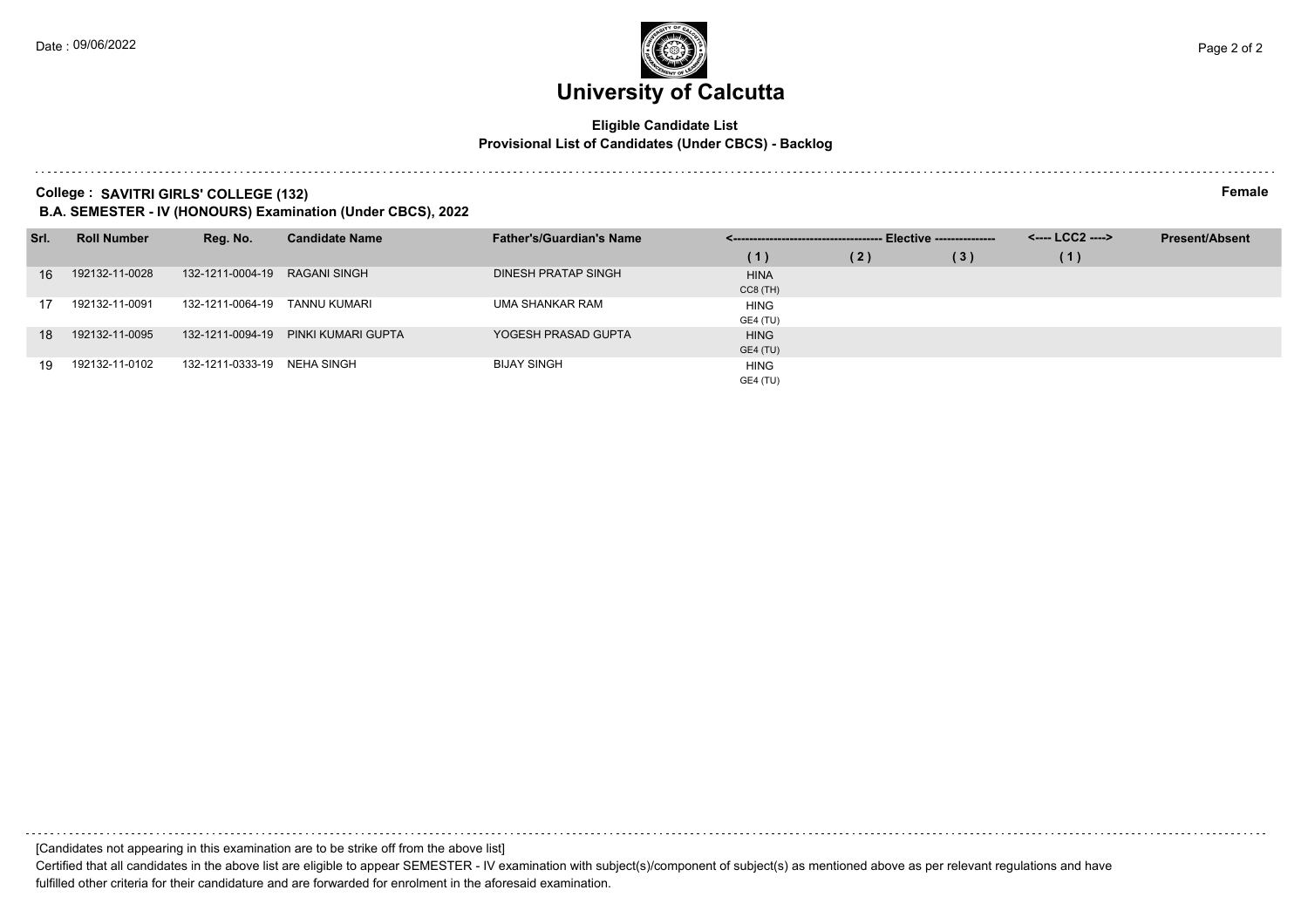### **University of Calcutta**  Date : 09/06/2022 Page 1 of 1

#### **Eligible Candidate List Provisional List of Candidates (Under CBCS) - Backlog**

| College: SAVITRI GIRLS' COLLEGE (132) | Female |
|---------------------------------------|--------|
|---------------------------------------|--------|

**B.Sc. SEMESTER - IV (GENERAL) Examination (Under CBCS), 2022**

| Srl. | <b>Roll Number</b> | Reg. No.         | <b>Candidate Name</b> | <b>Father's/Guardian's Name</b> |             |  |  | <---- LCC2 ----> | <b>Present/Absent</b> |
|------|--------------------|------------------|-----------------------|---------------------------------|-------------|--|--|------------------|-----------------------|
|      |                    |                  |                       |                                 |             |  |  |                  |                       |
|      | 193132-12-0005     | 132-1211-0387-19 | ANJALI SINGH          | <b>DILIP SINGH</b>              | <b>EDCG</b> |  |  |                  |                       |
|      |                    |                  |                       |                                 | CC4(TU)     |  |  |                  |                       |

[Candidates not appearing in this examination are to be strike off from the above list] Certified that all candidates in the above list are eligible to appear SEMESTER - IV examination with subject(s)/component of subject(s) as mentioned above as per relevant regulations and have fulfilled other criteria for their candidature and are forwarded for enrolment in the aforesaid examination.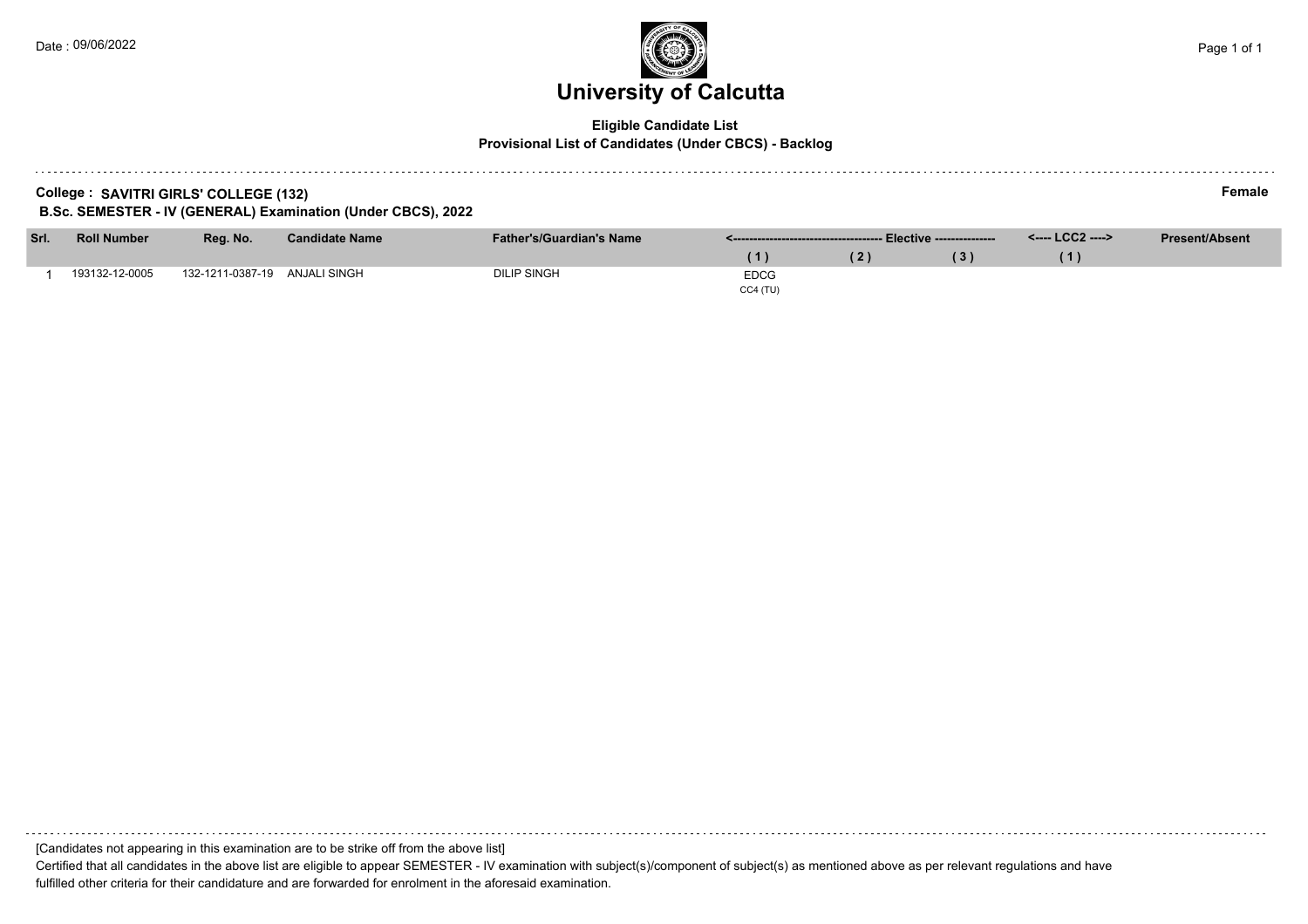#### **Eligible Candidate List Provisional List of Candidates (Under CBCS) - Regular**

**College :** SAVITRI GIRLS' COLLEGE (132) Female

**B.A. SEMESTER - IV (GENERAL) Examination (Under CBCS), 2022**

| Srl.         | <b>Roll Number</b> | Reg. No.                       | <b>Candidate Name</b>                | <b>Father's/Guardian's Name</b> |             | <------------------- Elective ------------------> |     | <---- LCC2 ----> | <b>Present/Absent</b> |
|--------------|--------------------|--------------------------------|--------------------------------------|---------------------------------|-------------|---------------------------------------------------|-----|------------------|-----------------------|
|              |                    |                                |                                      |                                 | (1)         | (2)                                               | (3) | (1)              |                       |
| $\mathbf{1}$ | 182132-12-0008     | 132-1211-0171-18               | <b>PRITI GUPTA</b>                   | <b>RAJESH GUPTA</b>             | <b>EDCG</b> | <b>HMDG</b>                                       |     | LCC <sub>2</sub> |                       |
| $\mathbf{2}$ | 182132-12-0023     | 132-1211-0190-18               | CHANDANI JAISWAL                     | <b>GOVIND JAISWAL</b>           | <b>EDCG</b> | <b>PLSG</b>                                       |     | LCC <sub>2</sub> |                       |
| 3            | 182132-12-0031     |                                | 132-1211-0201-18 SIWANI KUMARI SHAW  | <b>SHYAM BABU SHAW</b>          | <b>EDCG</b> | <b>HISG</b>                                       |     | LCC <sub>2</sub> |                       |
| 4            | 182132-12-0032     | 132-1211-0202-18               | <b>MALA KUMARI MAHATO</b>            | <b>RUP LAL MAHATO</b>           | <b>EDCG</b> | <b>PLSG</b>                                       |     | LCC <sub>2</sub> |                       |
| 5            | 182132-12-0040     | 132-1211-0212-18               | PINKI SHARMA                         | <b>BHAGIRATH SHARMA</b>         | <b>EDCG</b> | <b>PLSG</b>                                       |     | LCC <sub>2</sub> |                       |
| 6            | 182132-12-0048     | 132-1211-0222-18 SEJAL SHAW    |                                      | SHANKAR PRASAD SHAW             | <b>EDCG</b> | <b>PLSG</b>                                       |     | LCC <sub>2</sub> |                       |
| $7^{\circ}$  | 182132-12-0052     |                                | 132-1211-0226-18 SUSHMITA SINGH      | RAVINDRA PRATAP SINGH           | <b>EDCG</b> | <b>HMDG</b>                                       |     | LCC <sub>2</sub> |                       |
| 8            | 182132-12-0053     | 132-1211-0227-18 SUMAN KUMARI  |                                      | <b>BUDH SAGAR BHAGAT</b>        | <b>EDCG</b> | <b>HMDG</b>                                       |     | LCC <sub>2</sub> |                       |
| 9            | 182132-12-0058     | 132-1211-0235-18 PUJA SINGH    |                                      | <b>KAMAL SINGH</b>              | <b>EDCG</b> | <b>HMDG</b>                                       |     | LCC <sub>2</sub> |                       |
| 10           | 182132-12-0089     |                                | 132-1211-0274-18 SANJANA PRASAD      | <b>NAWAL PRASAD</b>             | <b>EDCG</b> | <b>HISG</b>                                       |     | LCC <sub>2</sub> |                       |
| 11           | 182132-12-0092     |                                | 132-1211-0277-18 PRIYANKA JAISWAL    | <b>BRIBHADHUR JAISWAL</b>       | <b>EDCG</b> | <b>HMDG</b>                                       |     | LCC <sub>2</sub> |                       |
| 12           | 182132-12-0093     |                                | 132-1211-0278-18 NISHA KUMARI MAHATO | RABINDRA MAHATO                 | <b>EDCG</b> | <b>HISG</b>                                       |     | LCC <sub>2</sub> |                       |
| 13           | 182132-12-0099     | 132-1211-0285-18               | SUMAN KUMARI YADAV                   | SITARAM YADAV                   | <b>EDCG</b> | <b>HISG</b>                                       |     | LCC <sub>2</sub> |                       |
| 14           | 182132-12-0101     | 132-1211-0287-18 SHANTI RAO    |                                      | <b>KAMAL RAO</b>                | <b>EDCG</b> | <b>HISG</b>                                       |     | LCC <sub>2</sub> |                       |
| 15           | 182132-12-0103     | 132-1211-0289-18 PREETI SINGH  |                                      | <b>SURENDRA SINGH</b>           | <b>EDCG</b> | <b>HMDG</b>                                       |     | LCC <sub>2</sub> |                       |
| 16           | 182132-12-0105     | 132-1211-0291-18               | PRITY KUMARI JHA                     | <b>BODH NARAYAN JHA</b>         | <b>EDCG</b> | <b>PLSG</b>                                       |     | LCC <sub>2</sub> |                       |
| 17           | 182132-12-0107     | 132-1211-0294-18               | SUPRIYA KUMARI                       | <b>MANOJ KUMAR SINGH</b>        | <b>EDCG</b> | <b>PLSG</b>                                       |     | LCC <sub>2</sub> |                       |
| 18           | 182132-12-0110     |                                | 132-1211-0435-18 NEHA SRIVASTAV      | <b>TARKESHWAR SRIVASTAV</b>     | <b>EDCG</b> | <b>HISG</b>                                       |     | LCC <sub>2</sub> |                       |
| 19           | 182132-12-0125     | 132-1215-0164-18 FIRDOUS QADRI |                                      | <b>MD SALIM</b>                 | <b>EDCG</b> | <b>HMDG</b>                                       |     | LCC <sub>2</sub> |                       |
| 20           | 182132-12-0126     | 132-1211-0185-18 PUJA SHAW     |                                      | <b>MANOJ SHAW</b>               | <b>HISG</b> | <b>PLSG</b>                                       |     | LCC <sub>2</sub> |                       |

[Candidates not appearing in this examination are to be strike off from the above list]

Certified that all candidates in the above list are eligible to appear SEMESTER - IV examination as per relevant regulations and have fulfilled other criteria for their candidature and are forwarded for enrolment in the aforesaid examination.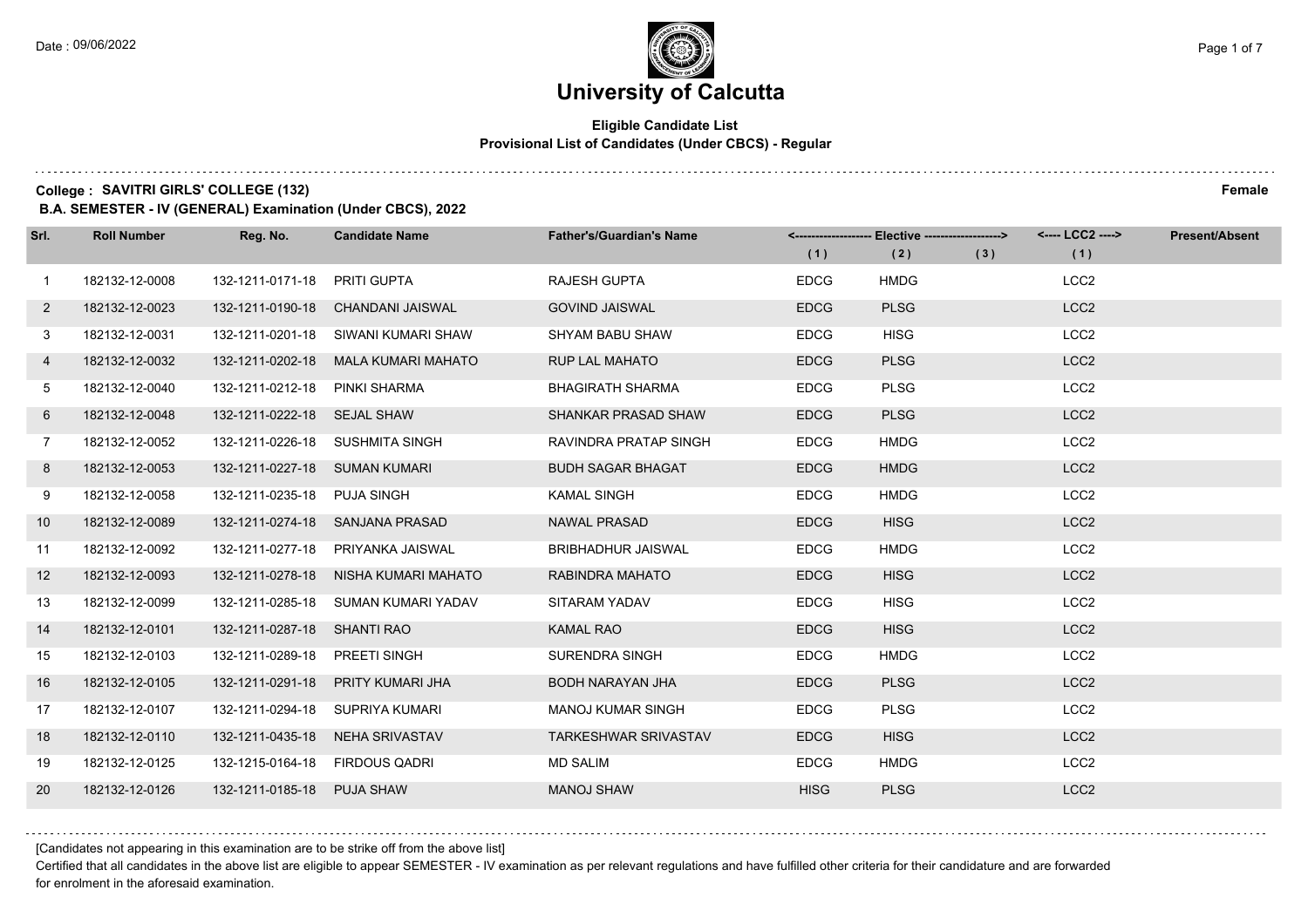#### **Eligible Candidate List Provisional List of Candidates (Under CBCS) - Regular**

**College :** SAVITRI GIRLS' COLLEGE (132) Female

**B.A. SEMESTER - IV (GENERAL) Examination (Under CBCS), 2022**

| Srl. | <b>Roll Number</b> | Reg. No.                       | <b>Candidate Name</b>              | <b>Father's/Guardian's Name</b> |             | <-------------------- Elective ------------------> |     | <---- LCC2 ----> | <b>Present/Absent</b> |
|------|--------------------|--------------------------------|------------------------------------|---------------------------------|-------------|----------------------------------------------------|-----|------------------|-----------------------|
|      |                    |                                |                                    |                                 | (1)         | (2)                                                | (3) | (1)              |                       |
| 21   | 182132-12-0130     | 132-1211-0221-18 NEHA DAS      |                                    | <b>BINOD DAS</b>                | <b>HISG</b> | <b>PLSG</b>                                        |     | LCC <sub>2</sub> |                       |
| 22   | 182132-12-0137     | 132-1211-0183-18 KAJAL KUMARI  |                                    | <b>RAJESH PRASAD</b>            | <b>PLSG</b> | <b>EDCG</b>                                        |     | LCC <sub>2</sub> |                       |
| 23   | 182132-12-0152     | 132-1211-0437-18 PREETI GUPTA  |                                    | <b>BALWANT GUPTA</b>            | <b>PLSG</b> | <b>EDCG</b>                                        |     | LCC <sub>2</sub> |                       |
| 24   | 182132-12-0153     |                                | 132-1211-0449-18 NAZRANA KHATOON   | <b>MD AKHTAR</b>                | <b>PLSG</b> | <b>HISG</b>                                        |     | LCC <sub>2</sub> |                       |
| 25   | 182132-12-0155     | 132-1211-0484-18               | SHAGUFTA PARVEEN                   | <b>HAYATULLAH KHAN</b>          | <b>EDCG</b> | <b>PLSG</b>                                        |     | LCC <sub>2</sub> |                       |
| 26   | 192132-12-0003     | 132-1211-0256-19               | <b>PRITY GOND</b>                  | PATIRAM GOND                    | <b>EDCG</b> | <b>HMDG</b>                                        |     | LCC <sub>2</sub> |                       |
| 27   | 192132-12-0005     |                                | 132-1211-0270-19 AANCHAL SHARMA    | <b>MAHESH SHARMA</b>            | <b>ENGG</b> | <b>HING</b>                                        |     | LCC <sub>2</sub> |                       |
| 28   | 192132-12-0010     | 132-1211-0194-19 AFSANA ANWAR  |                                    | ANWAR ALI                       | <b>HING</b> | <b>EDCG</b>                                        |     | LCC <sub>2</sub> |                       |
| 29   | 192132-12-0012     | 132-1211-0196-19 SNEHA MONDAL  |                                    | ANIL MONDAL                     | <b>HING</b> | <b>EDCG</b>                                        |     | LCC <sub>2</sub> |                       |
| 30   | 192132-12-0027     | 132-1211-0212-19               | PRIYANKA DAS                       | <b>BHOLANATH DAS</b>            | <b>HING</b> | <b>ENGG</b>                                        |     | LCC <sub>2</sub> |                       |
| 31   | 192132-12-0043     |                                | 132-1211-0229-19 KHUSHBOO KUMARI   | <b>RAMJEE SHAH</b>              | <b>HING</b> | <b>EDCG</b>                                        |     | LCC <sub>2</sub> |                       |
| 32   | 192132-12-0044     |                                | 132-1211-0230-19 NISHA KUMARI SHAW | NANDA LAL SHAW                  | <b>HING</b> | <b>EDCG</b>                                        |     | LCC <sub>2</sub> |                       |
| 33   | 192132-12-0055     | 132-1211-0243-19               | ISHA KUMARI DHANUK                 | HEMANT KUMAR DHANUK             | <b>HING</b> | <b>PLSG</b>                                        |     | LCC <sub>2</sub> |                       |
| 34   | 192132-12-0057     | 132-1211-0245-19               | NEHA JHA                           | <b>BIJAY JHA</b>                | <b>HING</b> | <b>HISG</b>                                        |     | LCC <sub>2</sub> |                       |
| 35   | 192132-12-0064     |                                | 132-1211-0255-19 MAHARANI SHAW     | <b>VIJAY SHAW</b>               | <b>HING</b> | <b>EDCG</b>                                        |     | LCC <sub>2</sub> |                       |
| 36   | 192132-12-0065     | 132-1211-0257-19               | PRIYANKA PRASAD                    | <b>CHANDRA DEO PRASAD</b>       | <b>HING</b> | <b>HISG</b>                                        |     | LCC <sub>2</sub> |                       |
| 37   | 192132-12-0068     | 132-1211-0260-19               | UJALA KUMAR SINGH                  | YUGAL KISHOR SINGH              | <b>HING</b> | <b>HISG</b>                                        |     | LCC <sub>2</sub> |                       |
| 38   | 192132-12-0074     | 132-1211-0266-19 SUMAN SHAW    |                                    | <b>BIJAY SHAW</b>               | <b>HING</b> | <b>HISG</b>                                        |     | LCC <sub>2</sub> |                       |
| 39   | 192132-12-0080     | 132-1211-0276-19 ANJALI KUMARI |                                    | RAMJEET SINGH                   | <b>HING</b> | <b>PLSG</b>                                        |     | LCC <sub>2</sub> |                       |
| 40   | 192132-12-0081     | 132-1211-0278-19 ANSHU SHARMA  |                                    | <b>BHAGWAN SHARMA</b>           | <b>HING</b> | <b>EDCG</b>                                        |     | LCC <sub>2</sub> |                       |

[Candidates not appearing in this examination are to be strike off from the above list]

Certified that all candidates in the above list are eligible to appear SEMESTER - IV examination as per relevant regulations and have fulfilled other criteria for their candidature and are forwarded for enrolment in the aforesaid examination.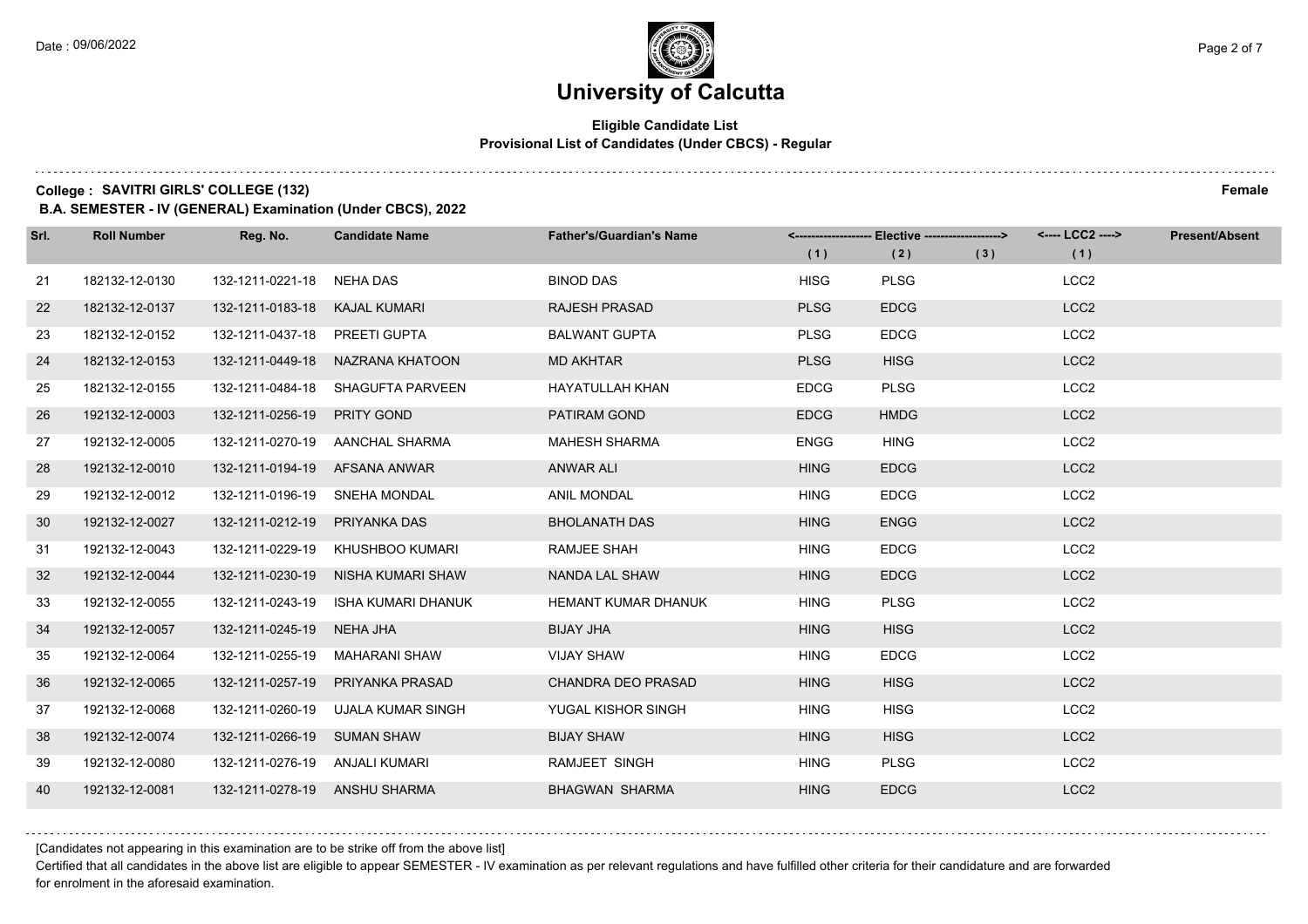#### **Eligible Candidate List Provisional List of Candidates (Under CBCS) - Regular**

**College :** SAVITRI GIRLS' COLLEGE (132) Female

**B.A. SEMESTER - IV (GENERAL) Examination (Under CBCS), 2022**

| Srl. | <b>Roll Number</b> | Reg. No.                       | <b>Candidate Name</b>               | <b>Father's/Guardian's Name</b> |             | <------------------- Elective ------------------> |             | <---- LCC2 ----> | <b>Present/Absent</b> |
|------|--------------------|--------------------------------|-------------------------------------|---------------------------------|-------------|---------------------------------------------------|-------------|------------------|-----------------------|
|      |                    |                                |                                     |                                 | (1)         | (2)                                               | (3)         | (1)              |                       |
| 41   | 192132-12-0082     | 132-1211-0279-19               | <b>PUSHPA RAY</b>                   | <b>BHOLA RAY</b>                | <b>HING</b> | <b>EDCG</b>                                       |             | LCC <sub>2</sub> |                       |
| 42   | 192132-12-0083     | 132-1211-0280-19 SNEHA SINGH   |                                     | SATYA NARAYAN SINGH             | <b>HING</b> | <b>HISG</b>                                       |             | LCC <sub>2</sub> |                       |
| 43   | 192132-12-0085     |                                | 132-1214-0241-19 JYOTI KUMARI YADAV | SURENDRA YADAV                  | <b>HING</b> | <b>HMDG</b>                                       |             | LCC <sub>2</sub> |                       |
| 44   | 192132-12-0093     | 132-1211-0373-19               | PUJA KUMARI RAJAK                   | <b>BRAHMADEV RAJAK</b>          | <b>HING</b> | <b>HISG</b>                                       |             | LCC <sub>2</sub> |                       |
| 45   | 192132-12-0098     | 132-1211-0378-19               | PRIYANKA GUPTA                      | <b>HARISCHANDRA GUPTA</b>       | <b>HING</b> | <b>HMDG</b>                                       |             | LCC <sub>2</sub> |                       |
| 46   | 192132-12-0103     | 132-1211-0383-19               | PRIYANKA GUPTA                      | DHARAMENDRA GUPTA               | <b>HING</b> | <b>HISG</b>                                       |             | LCC <sub>2</sub> |                       |
| 47   | 202132-12-0001     | 132-1211-0213-20 ANJALI SONKAR |                                     | PRAKASH SONKAR                  | <b>HMDG</b> | <b>HING</b>                                       |             | LCC <sub>2</sub> |                       |
| 48   | 202132-12-0002     | 132-1211-0214-20               | ROSHNI KUMARI                       | ASHOK KUMAR PRASAD              | <b>PLSG</b> | <b>EDCG</b>                                       |             | LCC <sub>2</sub> |                       |
| 49   | 202132-12-0003     | 132-1211-0215-20               | <b>KOMAL SHAW</b>                   | KISHAN LAL SHAW                 | <b>HING</b> | <b>PLSG</b>                                       |             | LCC <sub>2</sub> |                       |
| 50   | 202132-12-0004     | 132-1211-0216-20 JULI SHAW     |                                     | AJAY SHAW                       | <b>EDCG</b> | <b>HING</b>                                       |             | LCC <sub>2</sub> |                       |
| 51   | 202132-12-0005     | 132-1211-0217-20 SWETA MAHATO  |                                     | SANJAY MAHATO                   | <b>HING</b> | <b>HISG</b>                                       |             | LCC <sub>2</sub> |                       |
| 52   | 202132-12-0006     | 132-1211-0218-20 SONALI SHAW   |                                     | <b>RAJESH SHAW</b>              | <b>HING</b> | <b>EDCG</b>                                       |             | LCC <sub>2</sub> |                       |
| 53   | 202132-12-0007     | 132-1211-0219-20               | ANJALI SHAW                         | <b>SEWDHAR SHAW</b>             | <b>EDCG</b> |                                                   | <b>HISG</b> | LCC <sub>2</sub> |                       |
| 54   | 202132-12-0008     | 132-1211-0220-20               | <b>PAYAL SINGH</b>                  | SATYA NARAYAN SINGH             | <b>PLSG</b> | <b>HING</b>                                       |             | LCC <sub>2</sub> |                       |
| 55   | 202132-12-0009     | 132-1211-0221-20               | KAJAL KUMARI SHAW                   | <b>MUKESH SHAW</b>              | <b>HMDG</b> | <b>EDCG</b>                                       |             | LCC <sub>2</sub> |                       |
| 56   | 202132-12-0010     | 132-1211-0222-20               | RAHMA KAYNAT                        | MD. ALIM UDDIN                  | <b>ENGG</b> | <b>HMDG</b>                                       |             | LCC <sub>2</sub> |                       |
| 57   | 202132-12-0012     | 132-1211-0224-20               | <b>RUPA MISHRA</b>                  | <b>RAM PRAKASH MISHRA</b>       | <b>HING</b> | <b>HMDG</b>                                       |             | LCC <sub>2</sub> |                       |
| 58   | 202132-12-0013     | 132-1211-0225-20               | SAMIKSHA GIRI                       | <b>RAM KUMAR GIRI</b>           | <b>HING</b> | <b>ENGG</b>                                       |             | LCC <sub>2</sub> |                       |
| 59   | 202132-12-0014     | 132-1211-0226-20               | HEMANTI PRAJAPATI                   | <b>SAROJ KUMAR PRAJAPATI</b>    | <b>HMDG</b> | <b>HING</b>                                       |             | LCC <sub>2</sub> |                       |
| 60   | 202132-12-0015     | 132-1211-0227-20               | <b>KIRTI SINGH</b>                  | <b>BIRENDRA SINGH</b>           | <b>HING</b> | <b>HMDG</b>                                       |             | LCC <sub>2</sub> |                       |

[Candidates not appearing in this examination are to be strike off from the above list]

Certified that all candidates in the above list are eligible to appear SEMESTER - IV examination as per relevant regulations and have fulfilled other criteria for their candidature and are forwarded for enrolment in the aforesaid examination.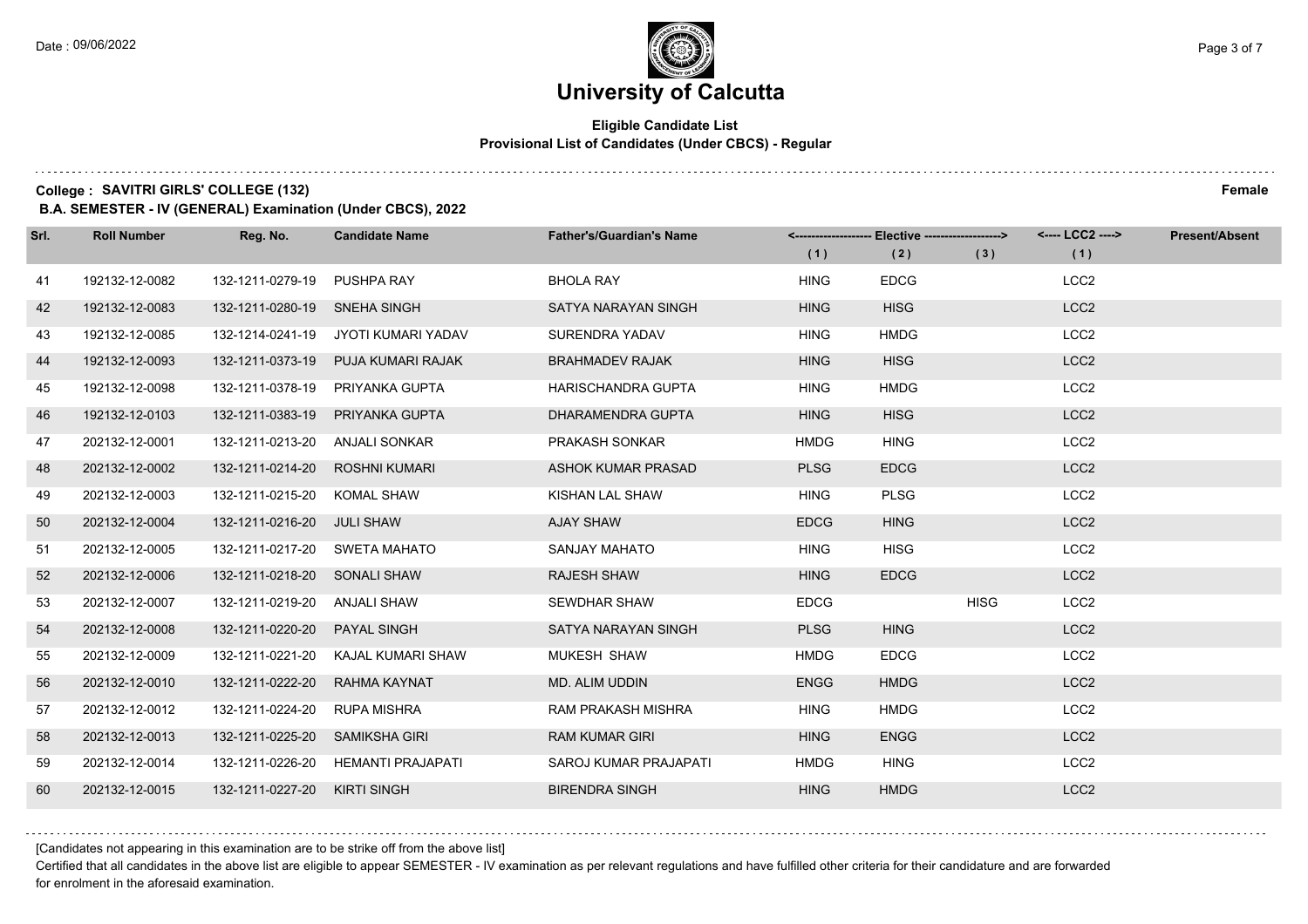#### **Eligible Candidate List Provisional List of Candidates (Under CBCS) - Regular**

**College :** SAVITRI GIRLS' COLLEGE (132) Female

**B.A. SEMESTER - IV (GENERAL) Examination (Under CBCS), 2022**

| Srl. | <b>Roll Number</b> | Reg. No.                       | <b>Candidate Name</b>                 | <b>Father's/Guardian's Name</b> |             | <------------------- Elective ------------------> |             | <---- LCC2 ----> | <b>Present/Absent</b> |
|------|--------------------|--------------------------------|---------------------------------------|---------------------------------|-------------|---------------------------------------------------|-------------|------------------|-----------------------|
|      |                    |                                |                                       |                                 | (1)         | (2)                                               | (3)         | (1)              |                       |
| 61   | 202132-12-0016     | 132-1211-0229-20               | SANJANA SINGH                         | <b>BHARAT KUMAR SINGH</b>       | <b>EDCG</b> | <b>HISG</b>                                       |             | LCC <sub>2</sub> |                       |
| 62   | 202132-12-0017     | 132-1211-0230-20               | <b>FARHIN ANJUM</b>                   | <b>MD ISRAIL</b>                | <b>PLSG</b> | <b>EDCG</b>                                       |             | LCC <sub>2</sub> |                       |
| 63   | 202132-12-0018     | 132-1211-0231-20 AARTI SHAW    |                                       | <b>RAM SWARUP SHAW</b>          | <b>HING</b> | <b>HISG</b>                                       |             | LCC <sub>2</sub> |                       |
| 64   | 202132-12-0020     | 132-1211-0233-20               | <b>KHUSBU GOUR</b>                    | <b>BIDYA GOUR</b>               | <b>EDCG</b> | <b>HISG</b>                                       |             | LCC <sub>2</sub> |                       |
| 65   | 202132-12-0021     | 132-1211-0234-20               | KABITA GOSWAMI                        | <b>DINANATH GOSWAMI</b>         | <b>HING</b> | <b>HMDG</b>                                       |             | LCC <sub>2</sub> |                       |
| 66   | 202132-12-0022     | 132-1211-0235-20               | SAPNA KUMARI PASWAN                   | <b>BASANT PASWAN</b>            | <b>HING</b> | <b>HMDG</b>                                       |             | LCC <sub>2</sub> |                       |
| 67   | 202132-12-0023     | 132-1211-0236-20               | ANKITA KUMARI SHAW                    | <b>BINDAYACHAL SHAW</b>         | <b>HING</b> | <b>EDCG</b>                                       |             | LCC <sub>2</sub> |                       |
| 68   | 202132-12-0024     | 132-1211-0237-20               | <b>ISHA SINGH</b>                     | SIYARAM SINGH                   | <b>EDCG</b> | <b>HISG</b>                                       |             | LCC <sub>2</sub> |                       |
| 69   | 202132-12-0025     | 132-1211-0238-20               | ANSHU GUPTA                           | SITENDAR GUPTA                  | <b>HING</b> | <b>HISG</b>                                       |             | LCC <sub>2</sub> |                       |
| 70   | 202132-12-0026     | 132-1211-0240-20               | <b>RIYA PRASAD</b>                    | <b>BINOD PRASAD</b>             | <b>PLSG</b> | <b>HMDG</b>                                       |             | LCC <sub>2</sub> |                       |
| 71   | 202132-12-0027     | 132-1211-0241-20 ANJALI PANDEY |                                       | <b>BAIJNATH PANDEY</b>          | <b>HING</b> | <b>HMDG</b>                                       |             | LCC <sub>2</sub> |                       |
| 72   | 202132-12-0028     |                                | 132-1211-0242-20 SUGNI KUMARI CHOUHAN | <b>LAKHAN DEO CHOUHAN</b>       | <b>HISG</b> | <b>HING</b>                                       |             | LCC <sub>2</sub> |                       |
| 73   | 202132-12-0030     | 132-1211-0244-20               | ANJALI KUMARI SINGH                   | <b>JAI PRAKSH SINGH</b>         | <b>EDCG</b> | <b>HISG</b>                                       |             | LCC <sub>2</sub> |                       |
| 74   | 202132-12-0031     |                                | 132-1211-0245-20 SWETA KUMARI VARMA   | <b>GANESH VARMA</b>             | <b>HING</b> | <b>HISG</b>                                       |             | LCC <sub>2</sub> |                       |
| 75   | 202132-12-0033     | 132-1211-0247-20               | SUMAN GUPTA                           | SANJAY GUPTA                    | <b>HING</b> | <b>HMDG</b>                                       |             | LCC <sub>2</sub> |                       |
| 76   | 202132-12-0034     | 132-1211-0248-20               | <b>SHAHIN CHAUHAN</b>                 | <b>MD ISMAIL</b>                | <b>HING</b> | <b>EDCG</b>                                       |             | LCC <sub>2</sub> |                       |
| 77   | 202132-12-0035     | 132-1211-0249-20               | PUJA KUMARI PANDEY                    | NARESH PANDEY                   | <b>HING</b> |                                                   | <b>EDCG</b> | LCC <sub>2</sub> |                       |
| 78   | 202132-12-0036     | 132-1211-0250-20               | ANU MEHTA                             | <b>MANOJ MEHTA</b>              | <b>HING</b> | <b>EDCG</b>                                       |             | LCC <sub>2</sub> |                       |
| 79   | 202132-12-0037     | 132-1211-0251-20               | <b>KANCHAN RAY</b>                    | <b>BHOLA RAY</b>                | <b>HISG</b> | <b>HING</b>                                       |             | LCC <sub>2</sub> |                       |
| 80   | 202132-12-0038     | 132-1211-0252-20               | <b>PRITI SHAW</b>                     | <b>BAHARAN SHAW</b>             | <b>HING</b> | <b>HMDG</b>                                       |             | LCC <sub>2</sub> |                       |

[Candidates not appearing in this examination are to be strike off from the above list]

Certified that all candidates in the above list are eligible to appear SEMESTER - IV examination as per relevant regulations and have fulfilled other criteria for their candidature and are forwarded for enrolment in the aforesaid examination.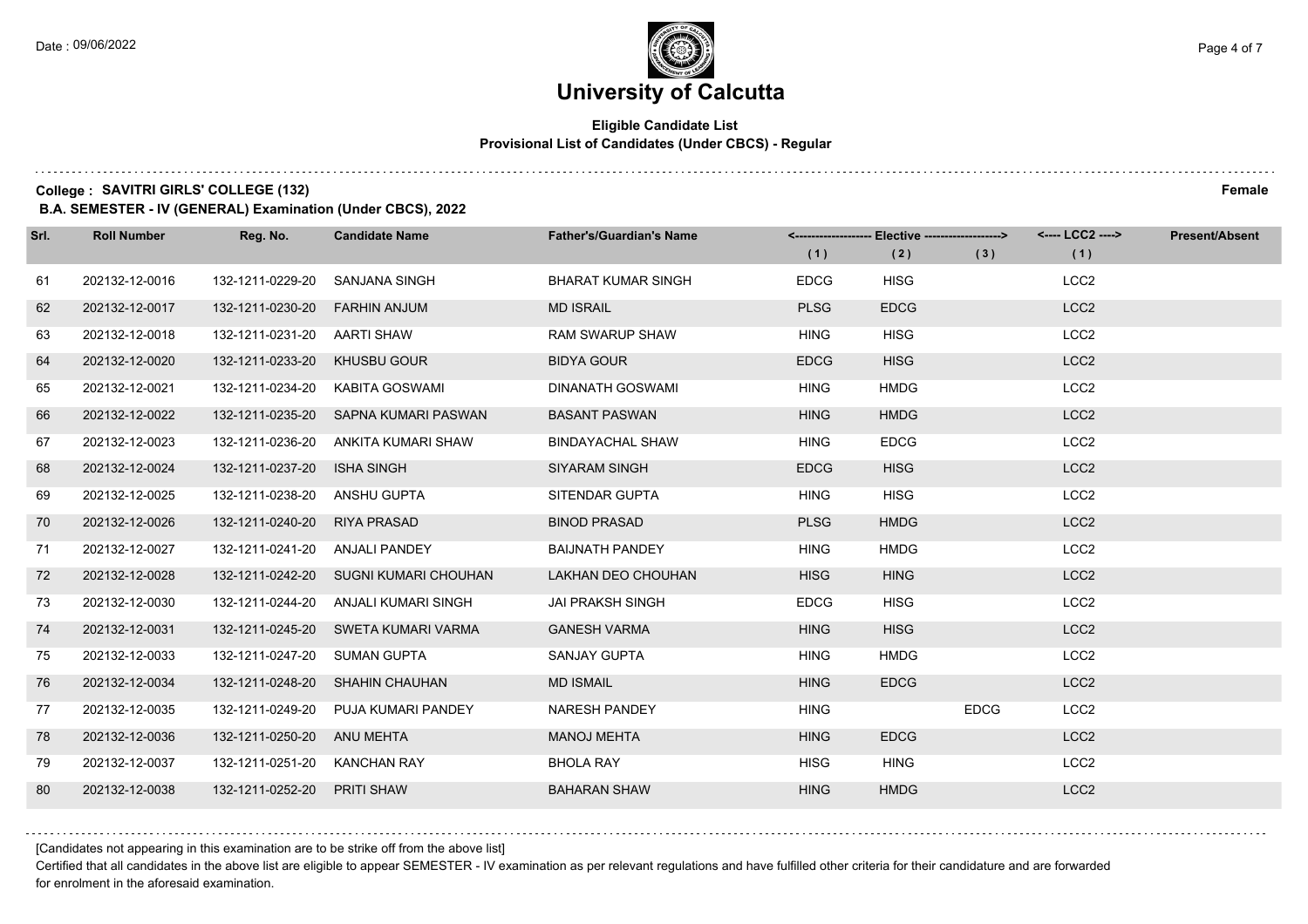#### **Eligible Candidate List Provisional List of Candidates (Under CBCS) - Regular**

**College :** SAVITRI GIRLS' COLLEGE (132) Female

**B.A. SEMESTER - IV (GENERAL) Examination (Under CBCS), 2022**

| Srl. | <b>Roll Number</b> | Reg. No.                       | <b>Candidate Name</b>               | <b>Father's/Guardian's Name</b> |             | <-------------------- Elective ------------------> |             | <---- LCC2 ----> | <b>Present/Absent</b> |
|------|--------------------|--------------------------------|-------------------------------------|---------------------------------|-------------|----------------------------------------------------|-------------|------------------|-----------------------|
|      |                    |                                |                                     |                                 | (1)         | (2)                                                | (3)         | (1)              |                       |
| 81   | 202132-12-0040     | 132-1211-0254-20               | PUNAM KUMARI SETH                   | SHYAM AWADH SETH                | <b>HISG</b> | <b>EDCG</b>                                        |             | LCC <sub>2</sub> |                       |
| 82   | 202132-12-0041     | 132-1211-0255-20               | KAJAL KUMARI SETH                   | SHYAM AWADH SETH                | <b>HISG</b> | <b>EDCG</b>                                        |             | LCC <sub>2</sub> |                       |
| 83   | 202132-12-0042     | 132-1211-0256-20               | <b>MANISHA SINGH</b>                | <b>SANJAY SINGH</b>             | <b>HING</b> | <b>EDCG</b>                                        |             | LCC <sub>2</sub> |                       |
| 84   | 202132-12-0043     | 132-1211-0257-20               | <b>KAJAL DAS</b>                    | <b>SURAJ DAS</b>                | <b>EDCG</b> | <b>HISG</b>                                        |             | LCC <sub>2</sub> |                       |
| 85   | 202132-12-0044     | 132-1211-0258-20 RIYA PASI     |                                     | <b>NIRANJAN PASI</b>            | <b>EDCG</b> | <b>HING</b>                                        |             | LCC <sub>2</sub> |                       |
| 86   | 202132-12-0045     | 132-1211-0259-20 NISHU RAY     |                                     | <b>NAGENDRA RAY</b>             | <b>HING</b> | <b>ECOG</b>                                        |             | LCC <sub>2</sub> |                       |
| 87   | 202132-12-0046     |                                | 132-1211-0260-20 PRITI UPADHYAY     | <b>BASISTHA UPADHYAY</b>        | <b>HING</b> | <b>HISG</b>                                        |             | LCC <sub>2</sub> |                       |
| 88   | 202132-12-0047     | 132-1211-0261-20 SEEJAL SHARMA |                                     | SANJEEV KUMAR SHARMA            | <b>HING</b> | <b>ENGG</b>                                        |             | LCC <sub>2</sub> |                       |
| 89   | 202132-12-0048     | 132-1211-0262-20 KAJAL SHAW    |                                     | ASHOK SHAW                      | <b>HMDG</b> | <b>EDCG</b>                                        |             | LCC <sub>2</sub> |                       |
| 90   | 202132-12-0049     | 132-1211-0264-20 SANA KARIM    |                                     | <b>KARIM KHAN</b>               | <b>HING</b> | <b>ENGG</b>                                        |             | LCC <sub>2</sub> |                       |
| 91   | 202132-12-0051     | 132-1211-0266-20 NIKITA SINGH  |                                     | <b>DINESH SINGH</b>             |             | <b>HMDG</b>                                        | <b>EDCG</b> | LCC <sub>2</sub> |                       |
| 92   | 202132-12-0052     |                                | 132-1211-0267-20 ANNU KUMARI SHAW   | <b>JAG MOHAN SHAW</b>           | <b>EDCG</b> | <b>HMDG</b>                                        |             | LCC <sub>2</sub> |                       |
| 93   | 202132-12-0053     | 132-1211-0268-20               | SUMAN KUMARI SINGH                  | <b>VIJAY SINGH</b>              | <b>HING</b> | <b>HISG</b>                                        |             | LCC <sub>2</sub> |                       |
| 94   | 202132-12-0054     | 132-1211-0269-20               | ANISHA KUMARI RAM                   | SANTOSH KUMAR RAM               | <b>PLSG</b> | <b>HISG</b>                                        |             | LCC <sub>2</sub> |                       |
| 95   | 202132-12-0055     |                                | 132-1211-0270-20 SWETA KHARWAR      | <b>JAGADISH KHARWAR</b>         | <b>HING</b> | <b>HMDG</b>                                        |             | LCC <sub>2</sub> |                       |
| 96   | 202132-12-0056     |                                | 132-1211-0272-20 SANDHYA KUMARI     | <b>RAMESH PRASAD</b>            | <b>HING</b> | <b>HMDG</b>                                        |             | LCC <sub>2</sub> |                       |
| 97   | 202132-12-0057     | 132-1211-0273-20               | <b>TANU PRASAD</b>                  | <b>RAJESH PRASAD</b>            | <b>HING</b> | <b>HMDG</b>                                        |             | LCC <sub>2</sub> |                       |
| 98   | 202132-12-0058     |                                | 132-1211-0274-20 ANWESHA SINGH      | <b>SHYAM LAL SINGH</b>          | <b>HING</b> | <b>HMDG</b>                                        |             | LCC <sub>2</sub> |                       |
| 99   | 202132-12-0059     | 132-1211-0275-20 TUMPA KOIRI   |                                     | <b>BAHADUR KOIRI</b>            | <b>HING</b> | <b>EDCG</b>                                        |             | LCC <sub>2</sub> |                       |
| 100  | 202132-12-0060     |                                | 132-1211-0276-20 SWETA KUMARI GUPTA | <b>DILIP KUMAR GUPTA</b>        | <b>HING</b> | <b>HMDG</b>                                        |             | LCC <sub>2</sub> |                       |

[Candidates not appearing in this examination are to be strike off from the above list]

Certified that all candidates in the above list are eligible to appear SEMESTER - IV examination as per relevant regulations and have fulfilled other criteria for their candidature and are forwarded for enrolment in the aforesaid examination.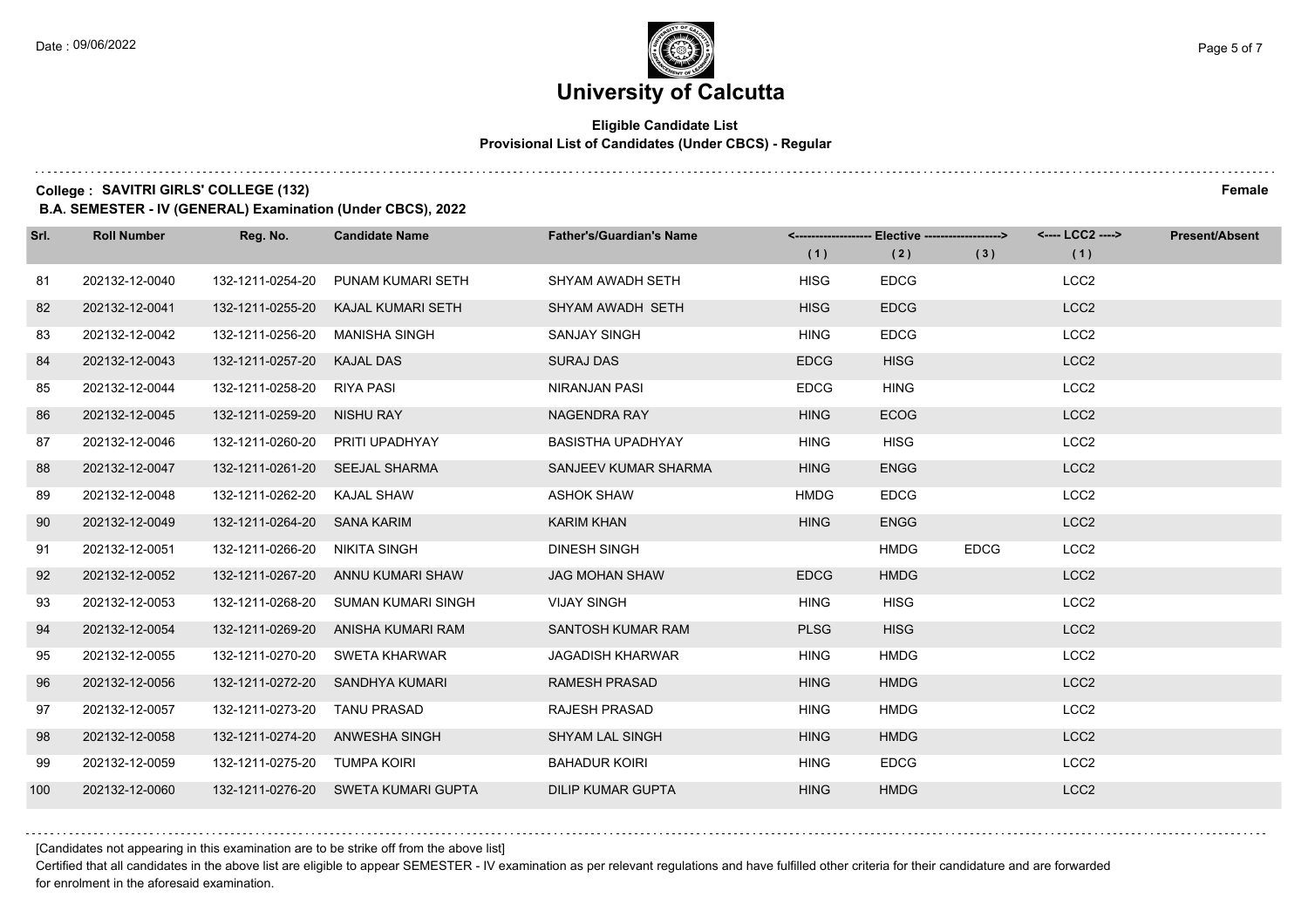#### **Eligible Candidate List Provisional List of Candidates (Under CBCS) - Regular**

**College :** SAVITRI GIRLS' COLLEGE (132) Female

**B.A. SEMESTER - IV (GENERAL) Examination (Under CBCS), 2022**

| Srl. | <b>Roll Number</b> | Reg. No.                      | <b>Candidate Name</b>             | <b>Father's/Guardian's Name</b> |             | <-------------------- Elective ------------------> |             | <---- LCC2 ----> | Present/Absent |
|------|--------------------|-------------------------------|-----------------------------------|---------------------------------|-------------|----------------------------------------------------|-------------|------------------|----------------|
|      |                    |                               |                                   |                                 | (1)         | (2)                                                | (3)         | (1)              |                |
| 101  | 202132-12-0061     | 132-1211-0277-20              | SOVA RAJAK                        | SOMDUTTA RAJAK                  | <b>HING</b> | <b>HMDG</b>                                        |             | LCC <sub>2</sub> |                |
| 102  | 202132-12-0062     | 132-1211-0278-20              | <b>SHRITY JAISWAL</b>             | SHYAMSUNDAR JAISWAL             | <b>HING</b> | <b>HMDG</b>                                        |             | LCC <sub>2</sub> |                |
| 103  | 202132-12-0063     | 132-1211-0279-20              | PRIYANKA KUMARI YADAV             | <b>VIJAY SHANKAR YADAV</b>      | <b>HING</b> | <b>HMDG</b>                                        |             | LCC <sub>2</sub> |                |
| 104  | 202132-12-0064     | 132-1211-0280-20              | PRITI KUMARI BHARTI               | <b>DILIP BHARATI</b>            | <b>HING</b> | <b>HMDG</b>                                        |             | LCC <sub>2</sub> |                |
| 105  | 202132-12-0065     | 132-1211-0281-20              | <b>JOGESWARI RAM</b>              | RAJESH KUMAR RAM                | <b>EDCG</b> | <b>HISG</b>                                        |             | LCC <sub>2</sub> |                |
| 106  | 202132-12-0066     | 132-1211-0282-20              | KHUSHBOO MONDAL                   | <b>UDINESWAR MONDAL</b>         | <b>HING</b> | <b>HMDG</b>                                        |             | LCC <sub>2</sub> |                |
| 107  | 202132-12-0067     | 132-1211-0283-20 HEENA MALLIK |                                   | <b>HASIM MALLIK</b>             | <b>EDCG</b> | <b>PLSG</b>                                        |             | LCC <sub>2</sub> |                |
| 108  | 202132-12-0068     | 132-1211-0284-20              | PRITI KUMARI                      | <b>RAJ KUMAR</b>                |             | <b>EDCG</b>                                        | <b>PLSG</b> | LCC <sub>2</sub> |                |
| 109  | 202132-12-0069     | 132-1211-0285-20              | DEEPA SINGH                       | <b>GAWAN SINGH</b>              | <b>HING</b> | <b>HISG</b>                                        |             | LCC <sub>2</sub> |                |
| 110  | 202132-12-0070     | 132-1211-0286-20              | <b>ESHIKA JAISWAL</b>             | <b>JAGARNATH JAISWAL</b>        | <b>HING</b> | <b>HMDG</b>                                        |             | LCC <sub>2</sub> |                |
| 111  | 202132-12-0071     | 132-1211-0287-20              | SARASWATI SWARNAKAR               | OM PRAKASH SWARNAKAR            | <b>HING</b> | <b>HISG</b>                                        |             | LCC <sub>2</sub> |                |
| 112  | 202132-12-0072     | 132-1211-0288-20              | NEELAM KUMARI SINGH               | LATE BHOLA SINGH                | <b>HING</b> | <b>EDCG</b>                                        |             | LCC <sub>2</sub> |                |
| 113  | 202132-12-0073     | 132-1211-0289-20              | AMISHA RAY                        | <b>SHIV KUMAR RAY</b>           | <b>HING</b> | <b>HMDG</b>                                        |             | LCC <sub>2</sub> |                |
| 114  | 202132-12-0074     |                               | 132-1211-0290-20 SONALI KRI SINGH | <b>MRITUNJAY KUMAR SINGH</b>    | <b>HING</b> |                                                    | <b>EDCG</b> | LCC <sub>2</sub> |                |
| 115  | 202132-12-0075     | 132-1211-0291-20              | ARATI SHAW                        | <b>FAGULAL SHAW</b>             | <b>ENGG</b> | <b>EDCG</b>                                        |             | LCC <sub>2</sub> |                |
| 116  | 202132-12-0076     | 132-1211-0292-20              | ANJALI KANTI                      | <b>SANJAY KANTI</b>             | <b>HING</b> | <b>HISG</b>                                        |             | LCC <sub>2</sub> |                |
| 117  | 202132-12-0077     | 132-1211-0293-20              | <b>ANJU MAHATO</b>                | <b>AJAY MAHATO</b>              | <b>HING</b> | <b>PLSG</b>                                        |             | LCC <sub>2</sub> |                |
| 118  | 202132-12-0078     | 132-1211-0294-20              | PUJA KUMARI SHAW                  | <b>BIRENDRA SHAW</b>            | <b>HING</b> | <b>EDCG</b>                                        |             | LCC <sub>2</sub> |                |
| 119  | 202132-12-0079     | 132-1211-0295-20              | NEHA BASOTIA                      | JEETENDRA BASOTIA               | <b>EDCG</b> | <b>HMDG</b>                                        |             | LCC <sub>2</sub> |                |
| 120  | 202132-12-0080     | 132-1211-0296-20 NUTAN MISHRA |                                   | <b>AJAY MISHRA</b>              | <b>HING</b> | <b>EDCG</b>                                        |             | LCC <sub>2</sub> |                |

[Candidates not appearing in this examination are to be strike off from the above list]

Certified that all candidates in the above list are eligible to appear SEMESTER - IV examination as per relevant regulations and have fulfilled other criteria for their candidature and are forwarded for enrolment in the aforesaid examination.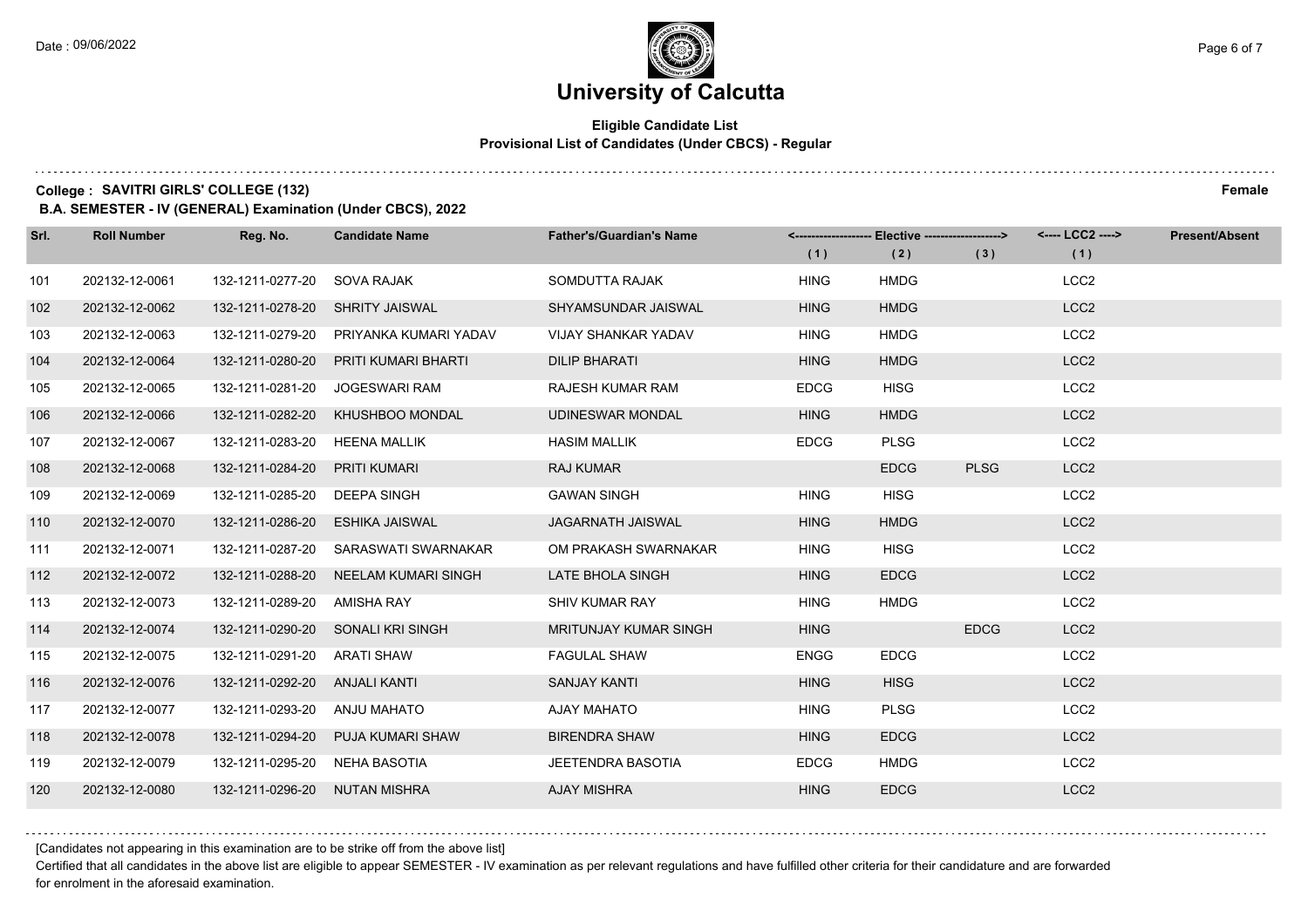#### **Eligible Candidate List Provisional List of Candidates (Under CBCS) - Regular**

**College :** SAVITRI GIRLS' COLLEGE (132) Female

**B.A. SEMESTER - IV (GENERAL) Examination (Under CBCS), 2022**

| Srl. | <b>Roll Number</b> | Reg. No.         | <b>Candidate Name</b> | <b>Father's/Guardian's Name</b> |             | <-------------------- Elective ------------------> |     | <---- LCC2 ----> | <b>Present/Absent</b> |
|------|--------------------|------------------|-----------------------|---------------------------------|-------------|----------------------------------------------------|-----|------------------|-----------------------|
|      |                    |                  |                       |                                 | (1)         | (2)                                                | (3) | (1)              |                       |
| 121  | 202132-12-0081     | 132-1211-0297-20 | EANAYAT KHAN          | <b>IMTIAZ KHAN</b>              | <b>HING</b> | <b>PLSG</b>                                        |     | LCC <sub>2</sub> |                       |
| 122  | 202132-12-0082     | 132-1211-0298-20 | <b>RIYA SHAW</b>      | <b>GAPPU SHAW</b>               | <b>HING</b> | <b>HMDG</b>                                        |     | LCC <sub>2</sub> |                       |
| 123  | 202132-12-0084     | 132-1211-0300-20 | SUJATA SHAW           | <b>BINOD SHAW</b>               | <b>HING</b> | <b>HISG</b>                                        |     | LCC <sub>2</sub> |                       |
| 124  | 202132-12-0085     | 132-1211-0301-20 | APARNA OJHA           | <b>TRIGUNA NAND OJHA</b>        | <b>HING</b> | <b>HISG</b>                                        |     | LCC <sub>2</sub> |                       |
| 125  | 202132-12-0086     | 132-1212-0239-20 | ADITI KUMARI DAS      | AJAY KUMAR DAS                  | <b>HING</b> | <b>HISG</b>                                        |     | LCC <sub>2</sub> |                       |
| 126  | 202132-12-0087     | 132-1212-0263-20 | <b>SNEHA RAM</b>      | <b>BIJAY RAM</b>                | <b>HING</b> | <b>HMDG</b>                                        |     | LCC <sub>2</sub> |                       |
| 127  | 202132-12-0088     | 132-1212-0271-20 | TUSHI PASWAN          | <b>TUFAN PASWAN</b>             | <b>PLSG</b> | HMDG                                               |     | LCC <sub>2</sub> |                       |
| 128  | 202132-12-0089     | 132-1214-0228-20 | <b>PINKI SHAW</b>     | SHIWJEE SHAW                    | <b>HING</b> | <b>EDCG</b>                                        |     | LCC <sub>2</sub> |                       |
| 129  | 202132-12-0090     | 132-1211-0353-20 | PUMMY KHARWAR         | RAMPYARE KHARWAR                | <b>HISG</b> | <b>HING</b>                                        |     | LCC <sub>2</sub> |                       |
| 130  | 202132-12-0091     | 132-1211-0356-20 | <b>KANCHAN KAMAT</b>  | <b>CHANDRA SEKHAR KAMAT</b>     | <b>HING</b> | <b>HMDG</b>                                        |     | LCC <sub>2</sub> |                       |

[Candidates not appearing in this examination are to be strike off from the above list]

Certified that all candidates in the above list are eligible to appear SEMESTER - IV examination as per relevant regulations and have fulfilled other criteria for their candidature and are forwarded for enrolment in the aforesaid examination.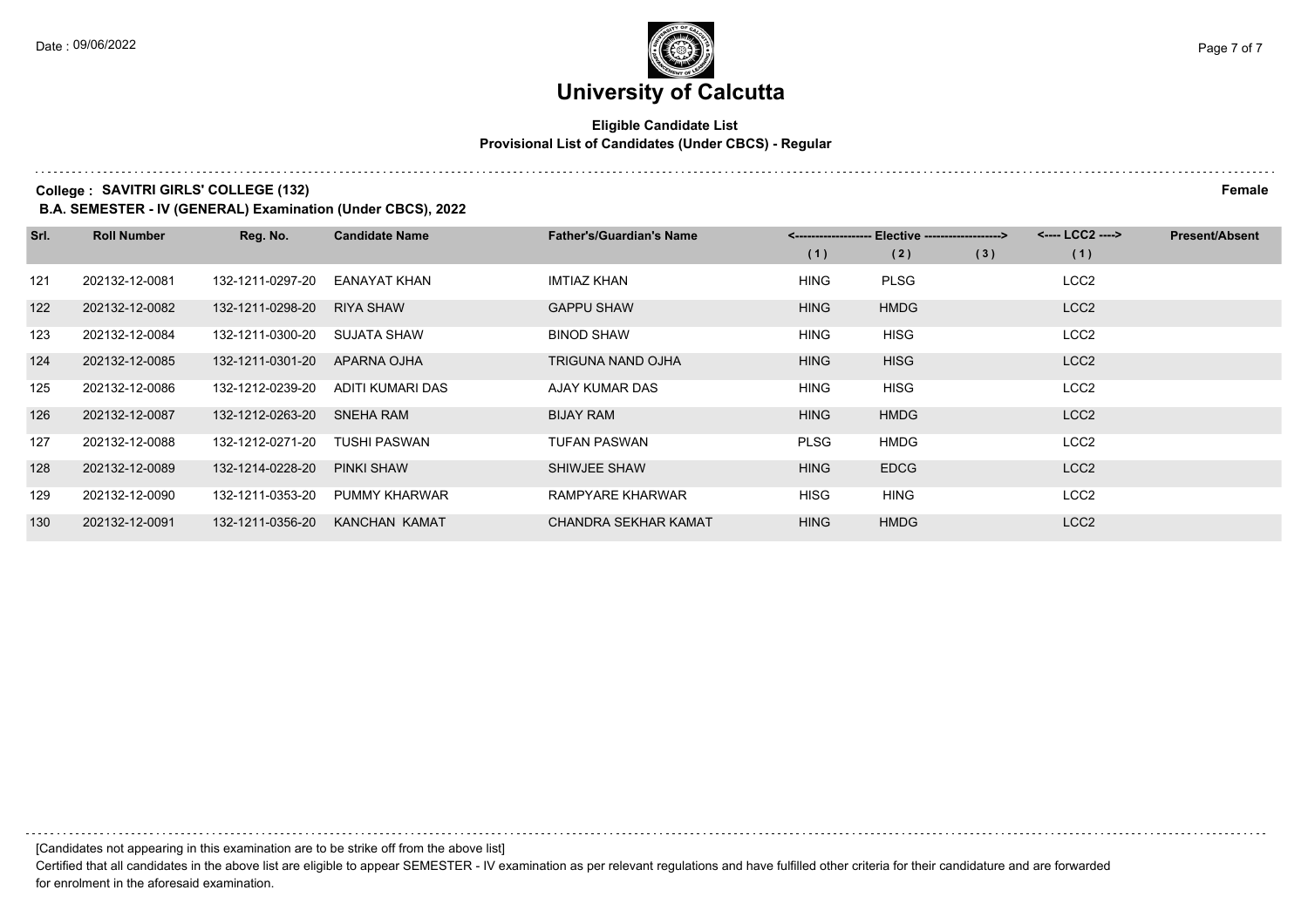# **University of Calcutta**

#### **Eligible Candidate List Provisional List of Candidates (Under CBCS) - Regular**

**College :** SAVITRI GIRLS' COLLEGE (132) Female

**B.A. SEMESTER - IV (HONOURS) Examination (Under CBCS), 2022**

| Srl.           | <b>Roll Number</b> | Reg. No.                      | <b>Candidate Name</b>                | <b>Father's/Guardian's Name</b> |             | <------------------- Elective ------------------> |             | <b>Present/Absent</b> |
|----------------|--------------------|-------------------------------|--------------------------------------|---------------------------------|-------------|---------------------------------------------------|-------------|-----------------------|
|                |                    |                               |                                      |                                 | (1)         | (2)                                               | (3)         |                       |
| $\overline{1}$ | 182132-11-0030     | 132-1211-0301-18              | MANISHA KUMARI SHAW                  | SANTLAL SHAW                    | <b>ENGA</b> | <b>EDCG</b>                                       |             |                       |
| $\mathbf{2}$   | 182132-11-0035     | 132-1211-0306-18              | KAJAL SHUKLA                         | AWADHESH KUMAR SHUKLA           | <b>ENGA</b> | <b>HMDG</b>                                       | <b>PLSG</b> |                       |
| 3              | 182132-11-0074     | 132-1211-0359-18 PRACHI ROY   |                                      | SHIWNATH ROY                    | <b>HINA</b> |                                                   | <b>ENGG</b> |                       |
| 4              | 182132-11-0075     | 132-1211-0360-18              | NEHA YADAV                           | RANJENDAR YADAV                 | <b>HINA</b> |                                                   | <b>PLSG</b> |                       |
| 5              | 182132-11-0077     | 132-1211-0362-18              | KOMAL KUMARI GUPTA                   | <b>BIRANJA GUPTA</b>            | <b>HINA</b> | <b>ECOG</b>                                       |             |                       |
| 6              | 182132-11-0082     | 132-1211-0370-18              | ANJALI RAJAK                         | <b>BIRENDRA RAJAK</b>           | <b>HINA</b> | <b>EDCG</b>                                       |             |                       |
| $\overline{7}$ | 182132-11-0083     | 132-1211-0372-18 PUJA DAS     |                                      | <b>RAJESH DAS</b>               | <b>HINA</b> | <b>EDCG</b>                                       |             |                       |
| 8              | 182132-11-0084     |                               | 132-1211-0376-18 PRIYANKA KUMARI     | <b>UPENDRA RAI</b>              | <b>HINA</b> |                                                   | <b>PLSG</b> |                       |
| 9              | 182132-11-0086     | 132-1211-0382-18 TARA GUPTA   |                                      | SINGESHWAR GUPTA                | <b>HINA</b> | <b>EDCG</b>                                       |             |                       |
| 10             | 182132-11-0090     | 132-1211-0388-18              | KHUSBOO KUMARI YADAV                 | SUDARSHAN YADAV                 | <b>HINA</b> | <b>EDCG</b>                                       |             |                       |
| 11             | 182132-11-0105     | 132-1211-0421-18 RITU JHA     |                                      | ADITYA JHA                      | <b>HINA</b> | <b>HISG</b>                                       | <b>ENGG</b> |                       |
| 12             | 182132-11-0108     |                               | 132-1211-0427-18 SUMAN KUMARI MAHATO | PAWAN MAHATO                    | <b>HINA</b> |                                                   | <b>PLSG</b> |                       |
| 13             | 182132-11-0109     | 132-1211-0428-18              | LAXMI KUMARI                         | <b>SHIW KUMAR PRASAD</b>        | <b>HINA</b> |                                                   | <b>PLSG</b> |                       |
| 14             | 182132-11-0113     | 132-1211-0446-18              | NIMA KUMARI PASWAN                   | KRISHNA KUMAR PASWAN            | <b>HINA</b> |                                                   | <b>PLSG</b> |                       |
| 15             | 182132-11-0133     |                               | 132-1211-0328-18 SUMITRA JAISWAL     | <b>GOBIND JAISWAL</b>           | <b>HISA</b> | <b>EDCG</b>                                       |             |                       |
| 16             | 182132-11-0135     |                               | 132-1211-0391-18 SHILPA MADHUKAR     | ASHOK KUMAR MADHUKAR            | <b>HISA</b> | <b>EDCG</b>                                       | <b>PLSG</b> |                       |
| 17             | 182132-11-0141     | 132-1211-0411-18              | <b>CHANCHALA SHAW</b>                | <b>KARTIK SHAW</b>              | <b>HISA</b> | <b>EDCG</b>                                       |             |                       |
| 18             | 182132-11-0143     | 132-1211-0432-18              | VERSHA SHAW                          | <b>NARAYAN SHAW</b>             | <b>HISA</b> | <b>EDCG</b>                                       | <b>PLSG</b> |                       |
| 19             | 182132-11-0144     |                               | 132-1211-0433-18 KHUSHBOO SHAW       | <b>DINESH SHAW</b>              | <b>HISA</b> | <b>EDCG</b>                                       | <b>ENGG</b> |                       |
| 20             | 182132-11-0145     | 132-1211-0434-18 RAKHI BHAGAT |                                      | <b>RAM BAHADUR BHAGAT</b>       | <b>HISA</b> |                                                   | <b>PLSG</b> |                       |

[Candidates not appearing in this examination are to be strike off from the above list]

Certified that all candidates in the above list are eligible to appear SEMESTER - IV examination as per relevant regulations and have fulfilled other criteria for their candidature and are forwarded for enrolment in the aforesaid examination.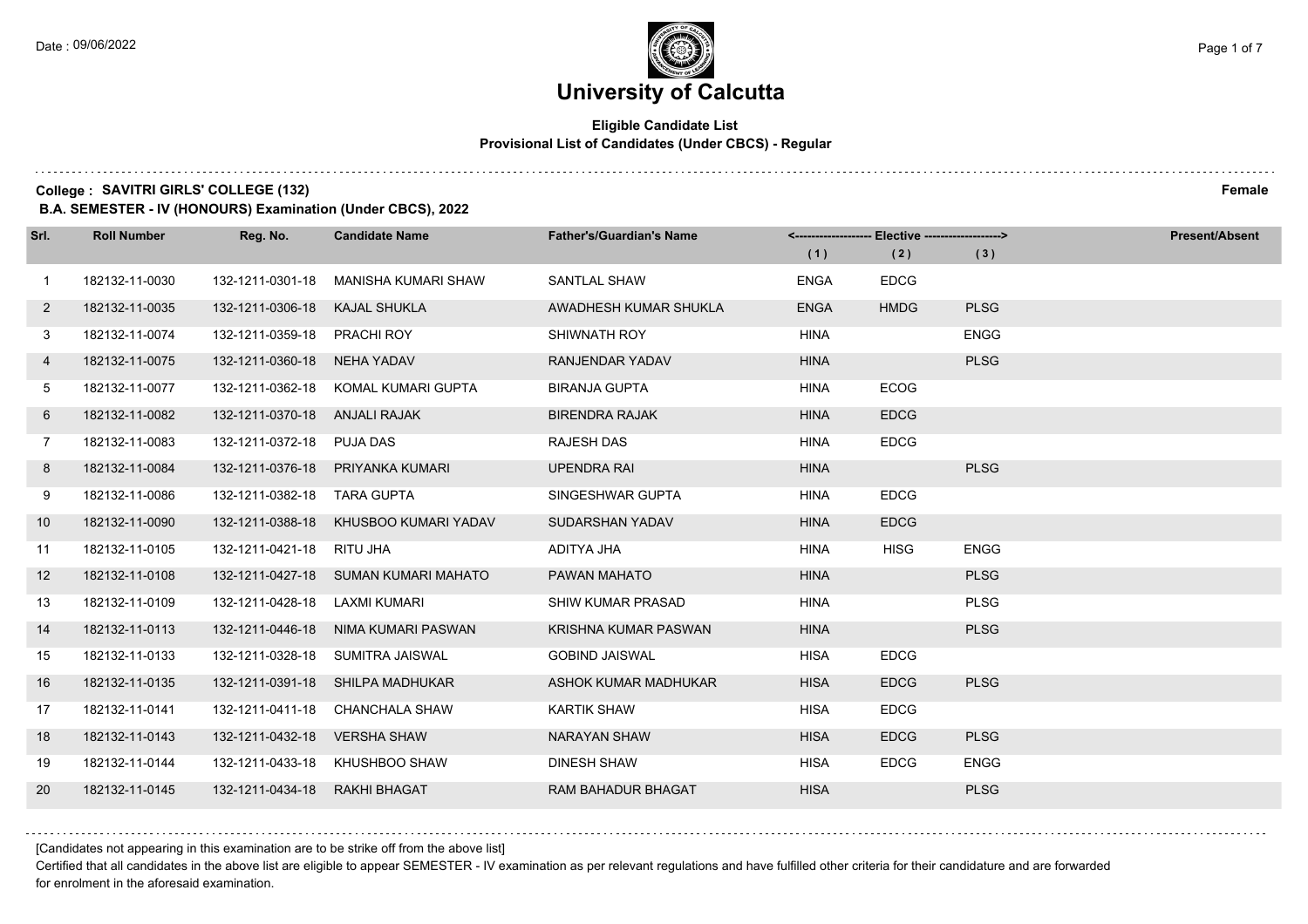# **University of Calcutta**

#### **Eligible Candidate List Provisional List of Candidates (Under CBCS) - Regular**

**College :** SAVITRI GIRLS' COLLEGE (132) Female

**B.A. SEMESTER - IV (HONOURS) Examination (Under CBCS), 2022**

| Srl. | <b>Roll Number</b> | Reg. No.                     | <b>Candidate Name</b>             | <b>Father's/Guardian's Name</b> |             | <-------------------- Elective -------------------> |             | <b>Present/Absent</b> |
|------|--------------------|------------------------------|-----------------------------------|---------------------------------|-------------|-----------------------------------------------------|-------------|-----------------------|
|      |                    |                              |                                   |                                 | (1)         | (2)                                                 | (3)         |                       |
| 21   | 192132-11-0006     | 132-1211-0010-19             | APARNA CHOWDHARY                  | SATYA NARAYAN CHOWDHARY         | <b>ENGA</b> |                                                     | <b>HING</b> |                       |
| 22   | 192132-11-0022     | 132-1211-0071-19             | <b>PUJA KUMARI RAI</b>            | <b>SURESH RAI</b>               | <b>ENGA</b> | <b>HING</b>                                         |             |                       |
| 23   | 192132-11-0042     | 132-1211-0028-19             | <b>RISHU MALLICK</b>              | <b>SURAJ MALLICK</b>            | <b>HINA</b> |                                                     | <b>HMDG</b> |                       |
| 24   | 192132-11-0052     | 132-1211-0044-19             | JHUMA KUMARI                      | SHIUNATH RAM                    | <b>HINA</b> |                                                     | <b>PLSG</b> |                       |
| 25   | 192132-11-0058     | 132-1211-0060-19             | SHRUTI KESHARI                    | DADAN PRASAD KESHARI            | <b>HINA</b> | <b>PLSG</b>                                         | <b>HISG</b> |                       |
| 26   | 192132-11-0069     | 132-1211-0079-19             | <b>SIMRAN DUBEY</b>               | <b>AKHILESH DUBEY</b>           | <b>HINA</b> | <b>ENGG</b>                                         |             |                       |
| 27   | 192132-11-0073     | 132-1211-0085-19             | PUJA KUMARI SHARMA                | SIKANDAR SHARMA                 | <b>HINA</b> |                                                     | <b>EDCG</b> |                       |
| 28   | 192132-11-0093     | 132-1211-0092-19             | NEHA KUNWAR                       | <b>ASHOK KUNWAR</b>             | <b>HISA</b> |                                                     | <b>PLSG</b> |                       |
| 29   | 192132-11-0094     | 132-1211-0093-19             | ANJALI KUMARI SINGH               | BASHISTHA NARAYAN SINGH         | <b>HISA</b> | <b>HING</b>                                         | <b>PLSG</b> |                       |
| 30   | 192132-11-0116     | 132-1211-0347-19             | <b>MUSKAN SINGH</b>               | SUNIL KUMAR SINGH               | <b>HISA</b> | <b>PLSG</b>                                         | <b>EDCG</b> |                       |
| 31   | 192132-11-0121     | 132-1211-0352-19 SONAM SINGH |                                   | <b>MUNNA SINGH</b>              | <b>HISA</b> | <b>PLSG</b>                                         | <b>HING</b> |                       |
| 32   | 202132-11-0001     | 132-1211-0001-20 SWETA SUKLA |                                   | <b>KAILASH SUKLA</b>            | <b>EDCA</b> |                                                     | <b>PLSG</b> |                       |
| 33   | 202132-11-0003     | 132-1211-0003-20             | RAKHI SHAW                        | <b>HARENDRA SHAW</b>            | <b>EDCA</b> |                                                     | <b>PLSG</b> |                       |
| 34   | 202132-11-0004     | 132-1211-0004-20             | <b>RESHMI SHAW</b>                | <b>KALLU SHAW</b>               | <b>EDCA</b> |                                                     | <b>HISG</b> |                       |
| 35   | 202132-11-0005     | 132-1211-0005-20             | PRIYANKA KUMARI THAKUR            | PRABHU DAYAL THAKUR             | <b>EDCA</b> |                                                     | <b>PLSG</b> |                       |
| 36   | 202132-11-0006     | 132-1211-0006-20 JYOTI SINGH |                                   | <b>SHAILESH SINGH</b>           | <b>EDCA</b> |                                                     | <b>PLSG</b> |                       |
| 37   | 202132-11-0007     | 132-1211-0007-20             | SWATI KUMARI SHAW                 | <b>MAHESH SHAW</b>              | <b>EDCA</b> |                                                     | <b>PLSG</b> |                       |
| 38   | 202132-11-0008     | 132-1211-0008-20             | <b>VARSHA GUPTA</b>               | <b>RAJEN PRASAD GUPTA</b>       | <b>EDCA</b> |                                                     | <b>PLSG</b> |                       |
| 39   | 202132-11-0009     | 132-1211-0009-20             | RAFIA KHATOON                     | <b>MD AMIRUDDIN</b>             | <b>EDCA</b> |                                                     | <b>HISG</b> |                       |
| 40   | 202132-11-0010     |                              | 132-1211-0010-20 MADHU KUMARI SAH | <b>JUGAL KISHORE SAH</b>        | <b>EDCA</b> | <b>HISG</b>                                         |             |                       |

[Candidates not appearing in this examination are to be strike off from the above list]

Certified that all candidates in the above list are eligible to appear SEMESTER - IV examination as per relevant regulations and have fulfilled other criteria for their candidature and are forwarded for enrolment in the aforesaid examination.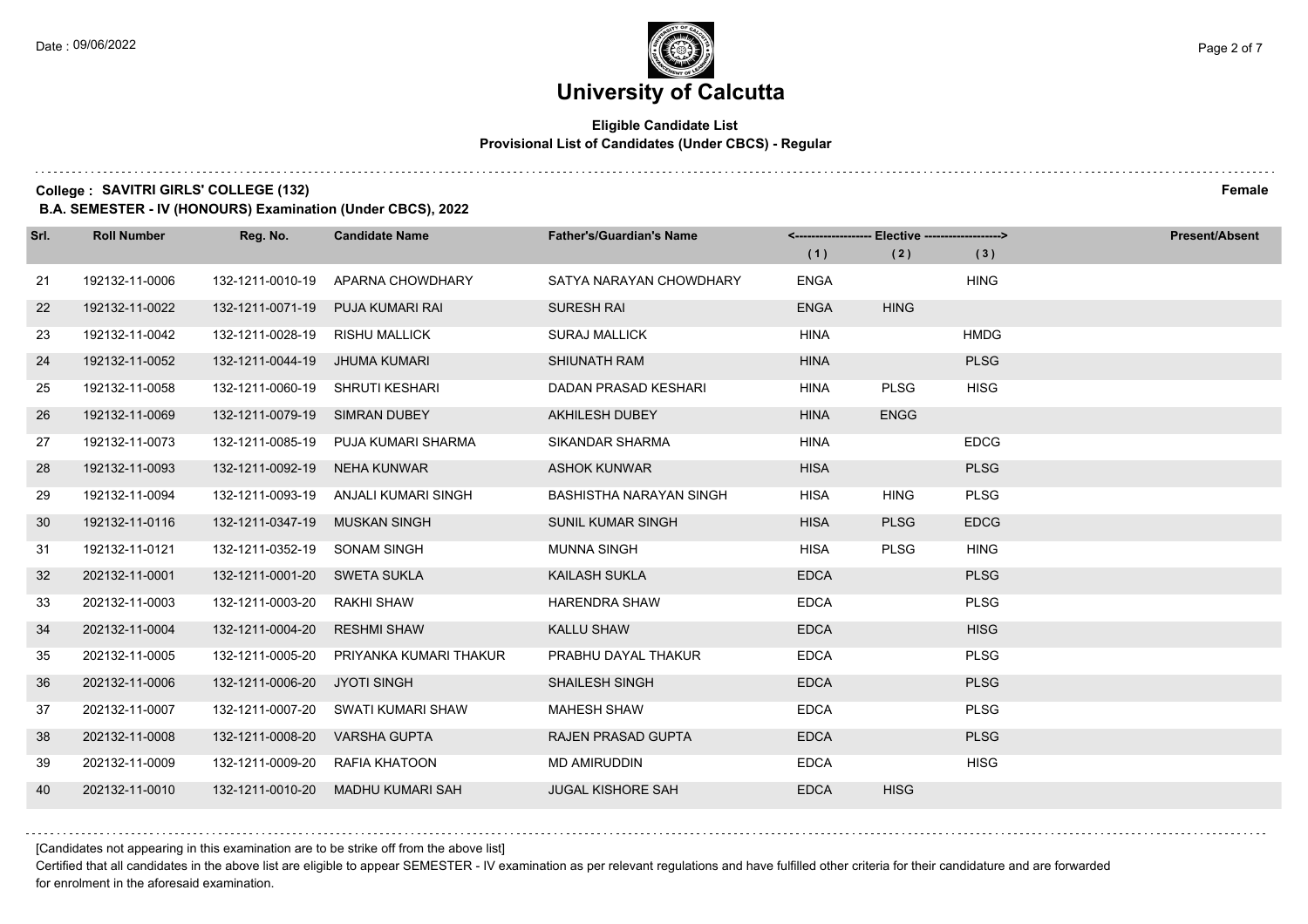$1.111$ 

### **University of Calcutta**

#### **Eligible Candidate List Provisional List of Candidates (Under CBCS) - Regular**

**College :** SAVITRI GIRLS' COLLEGE (132) Female

**B.A. SEMESTER - IV (HONOURS) Examination (Under CBCS), 2022**

| Srl. | <b>Roll Number</b> | Reg. No.                       | <b>Candidate Name</b>          | <b>Father's/Guardian's Name</b> |             |             | <b>Present/Absent</b> |
|------|--------------------|--------------------------------|--------------------------------|---------------------------------|-------------|-------------|-----------------------|
|      |                    |                                |                                |                                 | (1)<br>(2)  | (3)         |                       |
| 41   | 202132-11-0011     | 132-1211-0011-20 JYOTI JHA     |                                | PRAKASH JHA                     | <b>ENGA</b> | <b>HISG</b> |                       |
| 42   | 202132-11-0012     | 132-1211-0012-20 NEHA RAY      |                                | <b>SANJAY RAY</b>               | <b>ENGA</b> | <b>EDCG</b> |                       |
| 43   | 202132-11-0013     | 132-1211-0013-20  ZAARA AKHTAR |                                | AKHTARUL IMAM                   | <b>ENGA</b> | <b>EDCG</b> |                       |
| 44   | 202132-11-0014     | 132-1211-0014-20 ARYA MISHRA   |                                | <b>MITHILESH MISHRA</b>         | <b>ENGA</b> | <b>HISG</b> |                       |
| 45   | 202132-11-0015     | 132-1211-0015-20               | ADDRIJA KUNDU                  | ARINDAM KUNDU                   | <b>ENGA</b> | <b>BNGG</b> |                       |
| 46   | 202132-11-0016     |                                | 132-1211-0016-20 SNEHA GHOSHAL | <b>AMITAVA GHOSHAL</b>          | <b>ENGA</b> | <b>EDCG</b> |                       |
| 47   | 202132-11-0017     | 132-1211-0017-20 SRIJITA BASU  |                                | <b>TAPAS BASU</b>               | <b>EDCA</b> | <b>HMDG</b> |                       |
| 48   | 202132-11-0018     | 132-1211-0018-20               | <b>RIYA GUPTA</b>              | <b>BALADIN GUPTA</b>            | <b>ENGA</b> | <b>ECOG</b> |                       |
| 49   | 202132-11-0019     | 132-1211-0019-20               | DEEPA KUMARI                   | AJAY KUMAR RAJAK                | <b>ENGA</b> | <b>HISG</b> |                       |
| 50   | 202132-11-0020     | 132-1211-0020-20               | NEHA KUMARI SINGH              | <b>UDAY SINGH</b>               | <b>ENGA</b> | <b>EDCG</b> |                       |
| 51   | 202132-11-0021     | 132-1211-0021-20               | PUJA SUTHAR                    | <b>MADAN LAL SUTHAR</b>         | <b>ENGA</b> | <b>ECOG</b> |                       |
| 52   | 202132-11-0022     | 132-1211-0022-20               | <b>RINNI SHAW</b>              | DIN DAYAL SHAW                  | <b>ENGA</b> | <b>HISG</b> |                       |
| 53   | 202132-11-0023     | 132-1211-0023-20               | AISHWARYA SINGH                | ANIL KUMAR SINGH                | <b>ENGA</b> | <b>HING</b> |                       |
| 54   | 202132-11-0024     | 132-1211-0024-20               | <b>ROSHNI BEGRA</b>            | RAJENDRA BEGRA                  | <b>ENGA</b> | <b>EDCG</b> |                       |
| 55   | 202132-11-0025     | 132-1211-0025-20               | PRIYA GUPTA                    | JITENDRA KUMAR GUPTA            | <b>ENGA</b> | <b>EDCG</b> |                       |
| 56   | 202132-11-0026     | 132-1211-0026-20               | <b>SWEETY GUPTA</b>            | <b>BIJAY PRASAD GUPTA</b>       | <b>HINA</b> | <b>HMDG</b> |                       |
| 57   | 202132-11-0027     | 132-1211-0027-20               | <b>PUJA SHAW</b>               | <b>MAHENDRA SHAW</b>            | <b>ENGA</b> | <b>HMDG</b> |                       |
| 58   | 202132-11-0028     | 132-1211-0028-20               | <b>RAHMAT NISHA</b>            | <b>MD YAQUB</b>                 | <b>ENGA</b> | <b>ECOG</b> |                       |
| 59   | 202132-11-0029     | 132-1211-0029-20               | RIYA GUPTA                     | <b>RAJESH GUPTA</b>             | <b>ENGA</b> | <b>EDCG</b> |                       |
| 60   | 202132-11-0030     | 132-1211-0030-20               | <b>FARHEEN QAUSAR</b>          | MD. NIZAMUDDIN                  | <b>ENGA</b> | <b>HISG</b> |                       |

[Candidates not appearing in this examination are to be strike off from the above list]

Certified that all candidates in the above list are eligible to appear SEMESTER - IV examination as per relevant regulations and have fulfilled other criteria for their candidature and are forwarded for enrolment in the aforesaid examination.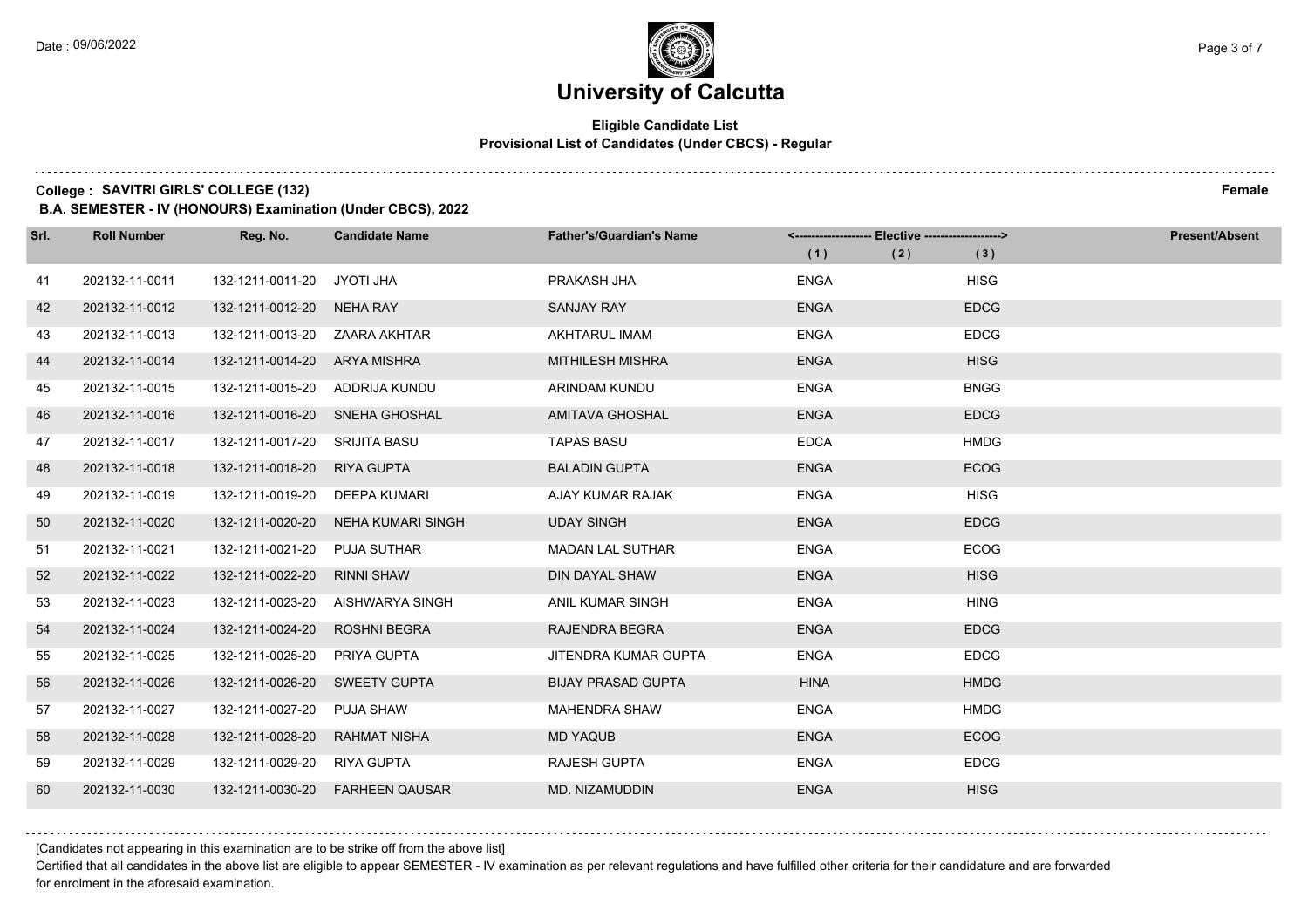#### **Eligible Candidate List Provisional List of Candidates (Under CBCS) - Regular**

**College :** SAVITRI GIRLS' COLLEGE (132) Female

**B.A. SEMESTER - IV (HONOURS) Examination (Under CBCS), 2022**

| Srl. | <b>Roll Number</b> | Reg. No.                       | <b>Candidate Name</b>                | <b>Father's/Guardian's Name</b> |             |             |             | <b>Present/Absent</b> |
|------|--------------------|--------------------------------|--------------------------------------|---------------------------------|-------------|-------------|-------------|-----------------------|
|      |                    |                                |                                      |                                 | (1)         | (2)         | (3)         |                       |
| 61   | 202132-11-0031     | 132-1211-0031-20               | AFROZ JABIN                          | <b>MD JAVED</b>                 | <b>ENGA</b> |             | <b>HING</b> |                       |
| 62   | 202132-11-0032     | 132-1211-0032-20               | <b>ROKHSAR KHATOON</b>               | <b>SHABBIR AHMED</b>            | <b>ENGA</b> |             | <b>PLSG</b> |                       |
| 63   | 202132-11-0033     | 132-1211-0033-20 RIYA DAS      |                                      | <b>MOHAN DAS</b>                | <b>ENGA</b> |             | <b>HISG</b> |                       |
| 64   | 202132-11-0034     | 132-1211-0035-20               | <b>KOMAL ARORA</b>                   | <b>GURUDYAL ARORA</b>           | <b>ENGA</b> |             | <b>ECOG</b> |                       |
| 65   | 202132-11-0035     | 132-1211-0036-20               | <b>FARHA NAAZ</b>                    | <b>MD SULTAN</b>                | <b>ENGA</b> |             | <b>ECOG</b> |                       |
| 66   | 202132-11-0036     | 132-1211-0037-20               | NEHA JAISWAL                         | UTTAM JAISWAL                   | <b>ENGA</b> |             | <b>HING</b> |                       |
| 67   | 202132-11-0037     | 132-1211-0038-20 ADIBA SALIM   |                                      | <b>SALIM</b>                    | <b>ENGA</b> |             | <b>ECOG</b> |                       |
| 68   | 202132-11-0038     | 132-1211-0039-20 SANSKRITI RAI |                                      | DAYA SHANKAR RAI                | <b>ENGA</b> |             | <b>ECOG</b> |                       |
| 69   | 202132-11-0039     | 132-1211-0040-20               | NEHA GUPTA                           | <b>SHYAM SUNDER GUPTA</b>       | <b>ENGA</b> |             | <b>HISG</b> |                       |
| 70   | 202132-11-0040     |                                | 132-1211-0041-20 SUKANYA MAHATO      | <b>SANJAY MAHATO</b>            | <b>HINA</b> | <b>ENGG</b> |             |                       |
| 71   | 202132-11-0041     | 132-1211-0042-20               | ANNU KUMARI SHAW                     | SANTOSH SHAW                    | <b>HINA</b> |             | <b>PLSG</b> |                       |
| 72   | 202132-11-0042     |                                | 132-1211-0043-20 SUMAN KUMARI MAHATO | <b>SANJAY MAHATO</b>            | <b>HINA</b> |             | <b>ENGG</b> |                       |
| 73   | 202132-11-0043     | 132-1211-0044-20               | URMILA KUMARI                        | LATE SHANKAR RAM                | <b>HINA</b> |             | <b>ENGG</b> |                       |
| 74   | 202132-11-0044     | 132-1211-0046-20 SONAM RAJAK   |                                      | <b>RANJIT RAJAK</b>             | <b>HINA</b> |             | <b>ENGG</b> |                       |
| 75   | 202132-11-0045     | 132-1211-0047-20               | KANCHAN RAJAK                        | CHHOTE LAL RAJAK                | <b>HINA</b> |             | <b>HISG</b> |                       |
| 76   | 202132-11-0046     | 132-1211-0048-20               | <b>RITIKA SINGH</b>                  | ARBIND KUMAR SINGH              | <b>HINA</b> |             | <b>HMDG</b> |                       |
| 77   | 202132-11-0047     | 132-1211-0049-20               | <b>SUNITA PRASAD</b>                 | <b>JOYRAM PRASAD</b>            | <b>HINA</b> |             | <b>EDCG</b> |                       |
| 78   | 202132-11-0048     | 132-1211-0051-20               | MADHUBALA KUMARI                     | <b>BISWAJEET RAM</b>            | <b>HINA</b> |             | <b>PLSG</b> |                       |
| 79   | 202132-11-0049     | 132-1211-0052-20               | <b>SONI VERMA</b>                    | SHASHI KANT VERMA               | <b>HINA</b> |             | <b>EDCG</b> |                       |
| 80   | 202132-11-0050     | 132-1211-0053-20 ARPANA RAY    |                                      | <b>RAMESH RAY</b>               | <b>HINA</b> |             | <b>HMDG</b> |                       |

[Candidates not appearing in this examination are to be strike off from the above list]

Certified that all candidates in the above list are eligible to appear SEMESTER - IV examination as per relevant regulations and have fulfilled other criteria for their candidature and are forwarded for enrolment in the aforesaid examination.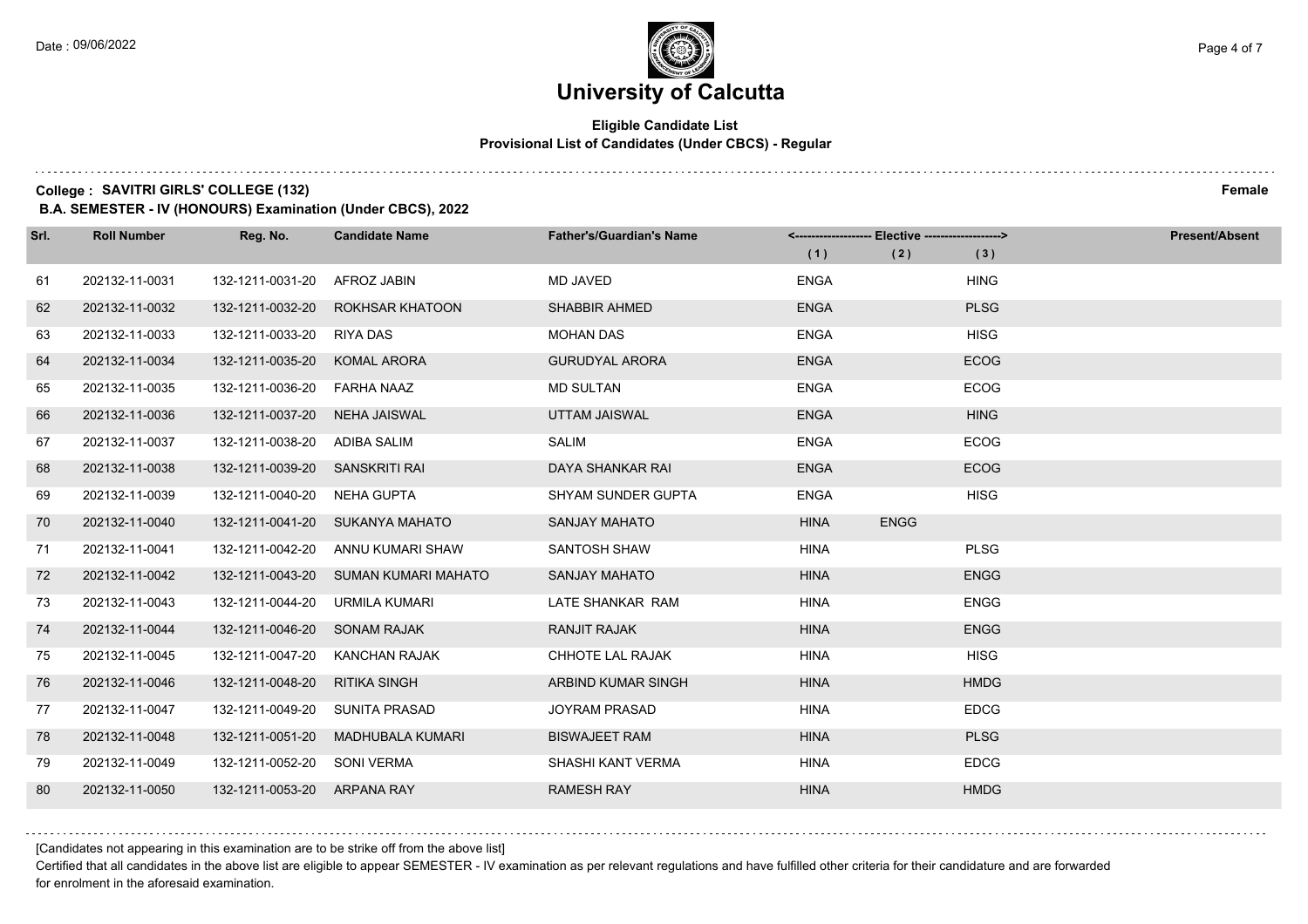$1.111$ 

### **University of Calcutta**

#### **Eligible Candidate List Provisional List of Candidates (Under CBCS) - Regular**

**College :** SAVITRI GIRLS' COLLEGE (132) Female

**B.A. SEMESTER - IV (HONOURS) Examination (Under CBCS), 2022**

| Srl. | <b>Roll Number</b> | Reg. No.         | <b>Candidate Name</b>     | <b>Father's/Guardian's Name</b> |             | <-------------------- Elective -------------------> |             | <b>Present/Absent</b> |
|------|--------------------|------------------|---------------------------|---------------------------------|-------------|-----------------------------------------------------|-------------|-----------------------|
|      |                    |                  |                           |                                 | (1)         | (2)                                                 | (3)         |                       |
| 81   | 202132-11-0051     | 132-1211-0054-20 | ASMITA CHAUHAN            | OMPRAKASH CHAUHAN               | <b>HINA</b> |                                                     | <b>HISG</b> |                       |
| 82   | 202132-11-0052     | 132-1211-0055-20 | PRIYANKA SHAW             | <b>MAHESH SHAW</b>              | <b>HINA</b> |                                                     | <b>EDCG</b> |                       |
| 83   | 202132-11-0053     | 132-1211-0056-20 | ANUJA SHAW                | SITARAM SHAW                    | <b>HINA</b> |                                                     | <b>EDCG</b> |                       |
| 84   | 202132-11-0054     | 132-1211-0057-20 | ANJALI KUMARI SHAW        | <b>SANTOSH SHAW</b>             | <b>HINA</b> |                                                     | <b>ENGG</b> |                       |
| 85   | 202132-11-0055     | 132-1211-0058-20 | SANJANA THAKUR            | <b>RAJESH THAKUR</b>            | <b>HINA</b> |                                                     | <b>EDCG</b> |                       |
| 86   | 202132-11-0056     | 132-1211-0060-20 | <b>CHANDANI SHAW</b>      | <b>RAM CHANDRA SHAW</b>         | <b>HINA</b> |                                                     | <b>ENGG</b> |                       |
| 87   | 202132-11-0057     | 132-1211-0061-20 | <b>RESHMI MAHATO</b>      | RABINDRA MAHATO                 | <b>HINA</b> |                                                     | <b>PLSG</b> |                       |
| 88   | 202132-11-0058     | 132-1211-0063-20 | JAYA DUBEY                | <b>CHANDRA SHEKHAR DUBEY</b>    | <b>HINA</b> |                                                     | <b>HISG</b> |                       |
| 89   | 202132-11-0059     | 132-1211-0064-20 | NIDHI KUMARI DUBEY        | <b>UGRA NARAYAN DUBEY</b>       | <b>HINA</b> |                                                     | <b>PLSG</b> |                       |
| 90   | 202132-11-0060     | 132-1211-0065-20 | <b>KRITI KUMARI SINGH</b> | KISHOR KUMAR SINGH              | <b>HINA</b> |                                                     | <b>HMDG</b> |                       |
| 91   | 202132-11-0061     | 132-1211-0066-20 | RITU KUMARI GOSWAMI       | RAGHOV GOSWAMI                  | <b>HINA</b> |                                                     | <b>HISG</b> |                       |
| 92   | 202132-11-0062     | 132-1211-0067-20 | DIVYA PANDEY              | NARBADESHWAR PANDEY             | <b>HINA</b> |                                                     | <b>PLSG</b> |                       |
| 93   | 202132-11-0063     | 132-1211-0068-20 | <b>RUKSAR KHATOON</b>     | <b>MD EMAMUDDIN</b>             | <b>ENGA</b> |                                                     | <b>HISG</b> |                       |
| 94   | 202132-11-0064     | 132-1211-0069-20 | ISHA KUMARI SHAW          | <b>RAJESH KU SHAW</b>           | <b>HINA</b> |                                                     | <b>HISG</b> |                       |
| 95   | 202132-11-0065     | 132-1211-0070-20 | PRIYANKA YADAV            | <b>ANIL YADAV</b>               | <b>HINA</b> |                                                     | <b>HMDG</b> |                       |
| 96   | 202132-11-0066     | 132-1211-0071-20 | <b>MINI DAS</b>           | <b>BIJAY DAS</b>                | <b>HINA</b> |                                                     | <b>HMDG</b> |                       |
| 97   | 202132-11-0067     | 132-1211-0072-20 | <b>MAHIMA MISHRA</b>      | <b>MANOJ MISHRA</b>             | <b>HINA</b> |                                                     | <b>HISG</b> |                       |
| 98   | 202132-11-0068     | 132-1211-0073-20 | ANURADHA JHA              | <b>UDAY JHA</b>                 | <b>HINA</b> |                                                     | <b>EDCG</b> |                       |
| 99   | 202132-11-0069     | 132-1211-0074-20 | RUBY KHATOON              | <b>LAL BABU ANSARI</b>          | <b>HINA</b> |                                                     | <b>HMDG</b> |                       |
| 100  | 202132-11-0070     | 132-1211-0075-20 | JYOTI KUMARI GUPTA        | <b>BHARAT GUPTA</b>             | <b>HINA</b> |                                                     | <b>EDCG</b> |                       |

[Candidates not appearing in this examination are to be strike off from the above list]

Certified that all candidates in the above list are eligible to appear SEMESTER - IV examination as per relevant regulations and have fulfilled other criteria for their candidature and are forwarded for enrolment in the aforesaid examination.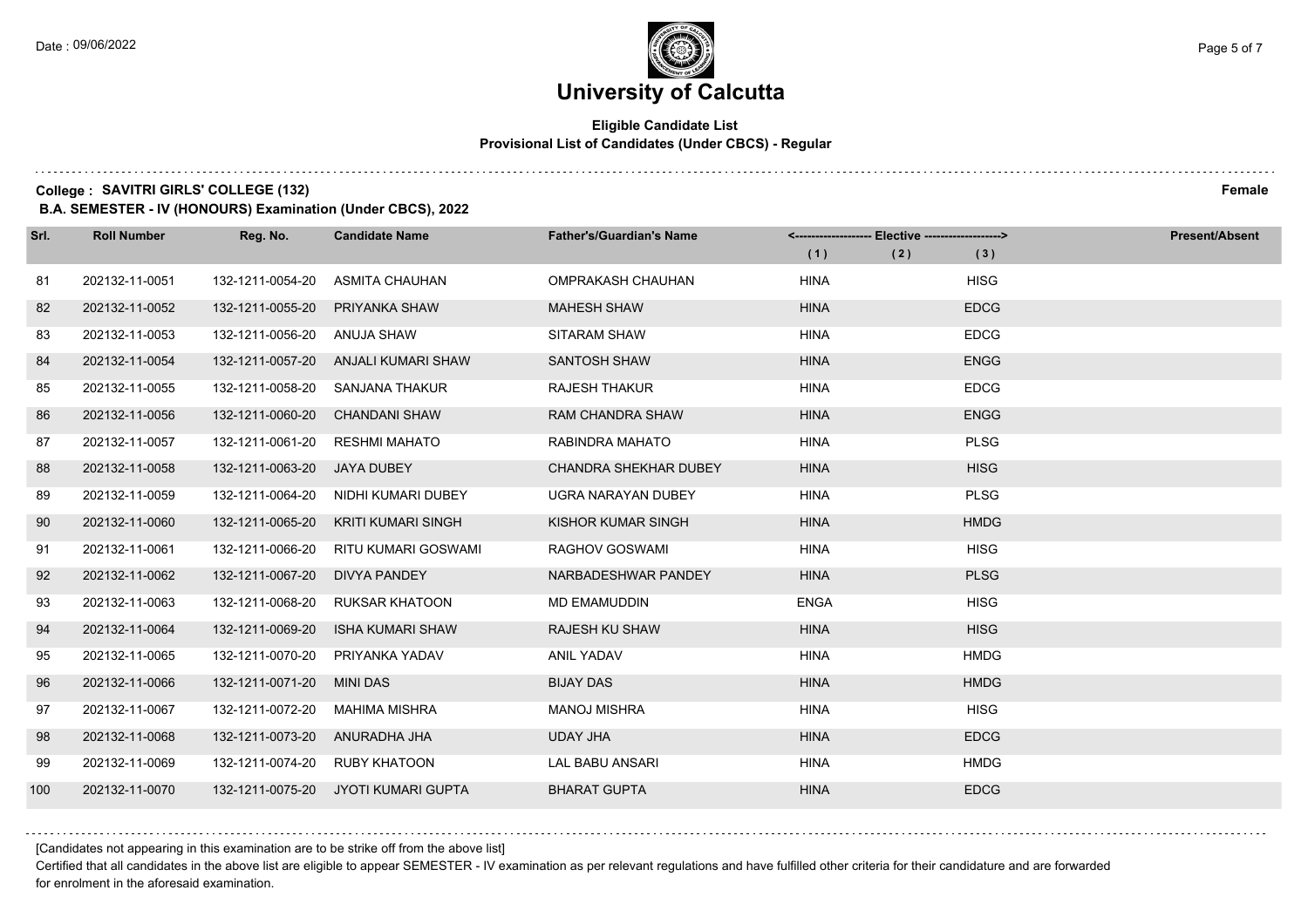#### **Eligible Candidate List Provisional List of Candidates (Under CBCS) - Regular**

**College :** SAVITRI GIRLS' COLLEGE (132) Female

**B.A. SEMESTER - IV (HONOURS) Examination (Under CBCS), 2022**

| Srl. | <b>Roll Number</b> | Reg. No.                      | <b>Candidate Name</b>           | <b>Father's/Guardian's Name</b> | (1)         | <------------------- Elective -------------------><br>(2) | (3)         | <b>Present/Absent</b> |
|------|--------------------|-------------------------------|---------------------------------|---------------------------------|-------------|-----------------------------------------------------------|-------------|-----------------------|
| 101  | 202132-11-0071     | 132-1211-0076-20              | <b>JYOTI CHOUDHARY</b>          | <b>RAM SINGHASAN CHOUDHARY</b>  | <b>HINA</b> |                                                           | <b>EDCG</b> |                       |
| 102  | 202132-11-0072     | 132-1211-0077-20              | JYOTI KUMARI JHA                | NAVEEN KUMAR JHA                | <b>HINA</b> |                                                           | <b>HISG</b> |                       |
| 103  | 202132-11-0073     | 132-1211-0078-20              | ANSHU KUMARI SINGH              | <b>BINOD KUMAR SINGH</b>        | <b>HINA</b> |                                                           | <b>PLSG</b> |                       |
| 104  | 202132-11-0075     | 132-1211-0080-20              | KIRAN JHA                       | SHAMBHU JHA                     | <b>HINA</b> |                                                           | <b>EDCG</b> |                       |
| 105  | 202132-11-0076     | 132-1211-0081-20              | SUNDAN KUMARI DUBEY             | RABINDRA DUBEY                  | <b>HINA</b> |                                                           | <b>HMDG</b> |                       |
| 106  | 202132-11-0077     | 132-1211-0082-20              | <b>TANU RAI</b>                 | <b>RAJESH RAI</b>               | <b>HINA</b> |                                                           | <b>HISG</b> |                       |
| 107  | 202132-11-0078     | 132-1211-0083-20              | MENIKA DUBEY                    | RAJNIKANT DUBEY                 | <b>HINA</b> |                                                           | <b>EDCG</b> |                       |
| 108  | 202132-11-0079     | 132-1211-0084-20              | <b>RASIDA KHATUN</b>            | <b>ABDUL RASID</b>              | <b>HINA</b> |                                                           | <b>EDCG</b> |                       |
| 109  | 202132-11-0080     | 132-1211-0085-20              | NAINA SHAW                      | SHIV PRASAD SHAW                | <b>HINA</b> |                                                           | <b>EDCG</b> |                       |
| 110  | 202132-11-0081     | 132-1211-0086-20              | SHIVANI VYAS                    | KISHAN KUMAR VYAS               | <b>HINA</b> |                                                           | <b>EDCG</b> |                       |
| 111  | 202132-11-0082     |                               | 132-1211-0087-20 UPASANA KUMARI | <b>KALIKA PRASAD</b>            | <b>HINA</b> |                                                           | <b>EDCG</b> |                       |
| 112  | 202132-11-0084     | 132-1211-0089-20 SAPNA KUMARI |                                 | PRADIP MAHATO                   | <b>HINA</b> |                                                           | <b>HISG</b> |                       |
| 113  | 202132-11-0085     | 132-1211-0090-20              | <b>KRITY ARORA</b>              | LT. GURUDYAL ARORA              | <b>HINA</b> |                                                           | <b>PHIG</b> |                       |
| 114  | 202132-11-0087     | 132-1211-0092-20 SANJANA SHAW |                                 | PANCHAM SHAW                    | <b>HINA</b> |                                                           | <b>EDCG</b> |                       |
| 115  | 202132-11-0088     | 132-1211-0093-20              | MAMTA PASI                      | <b>RAJAN PASI</b>               | <b>HINA</b> |                                                           | <b>HISG</b> |                       |
| 116  | 202132-11-0089     | 132-1211-0094-20              | NANDINI KUMARI SHAW             | <b>NANDLAL SHAW</b>             | <b>HINA</b> |                                                           | <b>EDCG</b> |                       |
| 117  | 202132-11-0090     | 132-1211-0095-20              | MONIKA UPADHYAYA                | ARUN UPADHYAY                   | <b>HINA</b> |                                                           | <b>HISG</b> |                       |
| 118  | 202132-11-0091     | 132-1211-0096-20              | NISHA RAI                       | <b>RAM NARESH RAI</b>           | <b>HINA</b> |                                                           | <b>PLSG</b> |                       |
| 119  | 202132-11-0092     | 132-1211-0097-20              | MUSKAN SINGH                    | SHAMSHER SINGH                  | <b>HISA</b> |                                                           | <b>PLSG</b> |                       |
| 120  | 202132-11-0093     | 132-1211-0098-20              | NEHA JHA                        | <b>SUNIL JHA</b>                | <b>HISA</b> |                                                           | <b>EDCG</b> |                       |

[Candidates not appearing in this examination are to be strike off from the above list]

Certified that all candidates in the above list are eligible to appear SEMESTER - IV examination as per relevant regulations and have fulfilled other criteria for their candidature and are forwarded for enrolment in the aforesaid examination.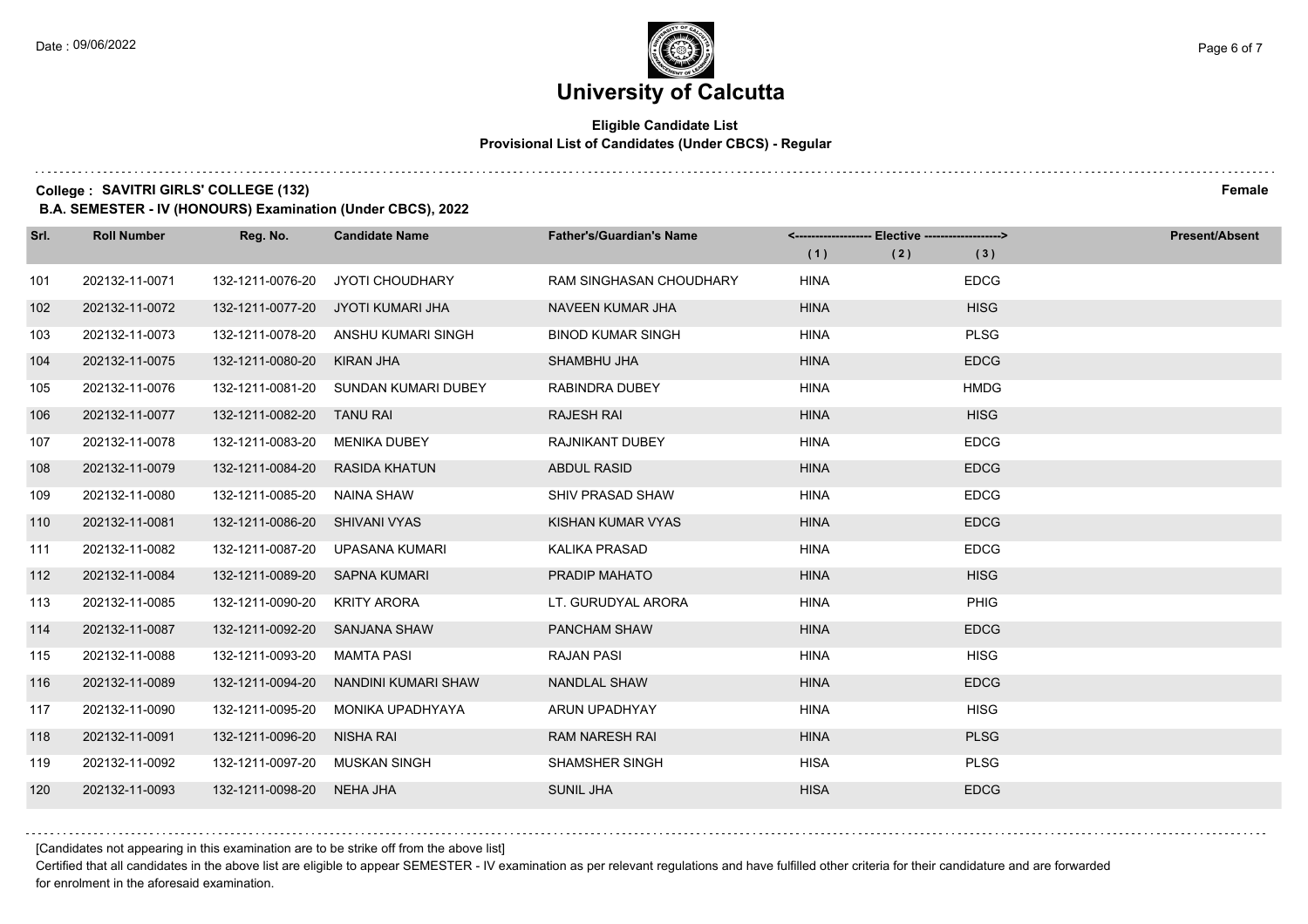#### **Eligible Candidate List Provisional List of Candidates (Under CBCS) - Regular**

**College :** SAVITRI GIRLS' COLLEGE (132) Female

**B.A. SEMESTER - IV (HONOURS) Examination (Under CBCS), 2022**

| Srl. | <b>Roll Number</b> | Reg. No.         | <b>Candidate Name</b>    | <b>Father's/Guardian's Name</b> |             | <-------------------- Elective -------------------> |             | <b>Present/Absent</b> |  |
|------|--------------------|------------------|--------------------------|---------------------------------|-------------|-----------------------------------------------------|-------------|-----------------------|--|
|      |                    |                  |                          |                                 | (1)         | (2)                                                 | (3)         |                       |  |
| 121  | 202132-11-0095     | 132-1211-0100-20 | PUJA ROY                 | <b>BAPI ROY</b>                 | <b>HISA</b> |                                                     | <b>PLSG</b> |                       |  |
| 122  | 202132-11-0097     | 132-1211-0102-20 | <b>JYOTI SHAW</b>        | <b>DINESH SHAW</b>              | <b>HISA</b> |                                                     | <b>PLSG</b> |                       |  |
| 123  | 202132-11-0098     | 132-1211-0103-20 | ARTI KUMARI              | <b>FULENDRA PRASAD</b>          | <b>HISA</b> |                                                     | <b>PLSG</b> |                       |  |
| 124  | 202132-11-0099     | 132-1211-0104-20 | ANJALI KUMARI            | SURYADEV RAI                    | <b>HISA</b> |                                                     | <b>PLSG</b> |                       |  |
| 125  | 202132-11-0100     | 132-1211-0105-20 | <b>ARTI KUMARI</b>       | <b>FULENDRA PRASAD</b>          | <b>HISA</b> |                                                     | <b>ECOG</b> |                       |  |
| 126  | 202132-11-0101     | 132-1211-0106-20 | PRIYANKA SHAW            | <b>GOURI SHANKAR SHAW</b>       | <b>HISA</b> |                                                     | <b>EDCG</b> |                       |  |
| 127  | 202132-11-0102     | 132-1211-0107-20 | SHITAL KUMARI SHAW       | ANIL KUMAR SHAW                 | <b>HISA</b> |                                                     | <b>PLSG</b> |                       |  |
| 128  | 202132-11-0103     | 132-1212-0034-20 | PRIYANKA RAJAK           | RAMPRAVESH RAJAK                | <b>ENGA</b> |                                                     | <b>ECOG</b> |                       |  |
| 129  | 202132-11-0105     | 132-1214-0050-20 | SULEKHA KUMARI           | <b>TARKESWAR SHAW</b>           | <b>HINA</b> |                                                     | <b>EDCG</b> |                       |  |
| 130  | 202132-11-0106     | 132-1214-0059-20 | <b>KUMKUM SONAR</b>      | <b>MAHESH PRASAD SONAR</b>      | <b>HINA</b> |                                                     | <b>PLSG</b> |                       |  |
| 131  | 202132-11-0108     | 132-1211-0352-20 | AKANKSHA KUMARI          | RAVINDRA KUMAR TIWARI           | <b>HINA</b> |                                                     | <b>EDCG</b> |                       |  |
| 132  | 202132-11-0109     | 132-1211-0358-20 | <b>TANNU KUMARI SHAW</b> | <b>RAJ KUAMR SHAW</b>           | <b>HISA</b> |                                                     | <b>ECOG</b> |                       |  |
| 133  | 202132-11-0110     | 132-1212-0357-20 | SUNAINA PRASAD           | <b>ASHOK PRASAD</b>             | <b>HINA</b> |                                                     | <b>EDCG</b> |                       |  |
| 134  | 202132-11-0111     | 132-1211-0359-20 | PRIYANKA SINGH           | <b>MADAN SINGH</b>              | <b>ENGA</b> |                                                     | <b>EDCG</b> |                       |  |

[Candidates not appearing in this examination are to be strike off from the above list]

Certified that all candidates in the above list are eligible to appear SEMESTER - IV examination as per relevant regulations and have fulfilled other criteria for their candidature and are forwarded for enrolment in the aforesaid examination.